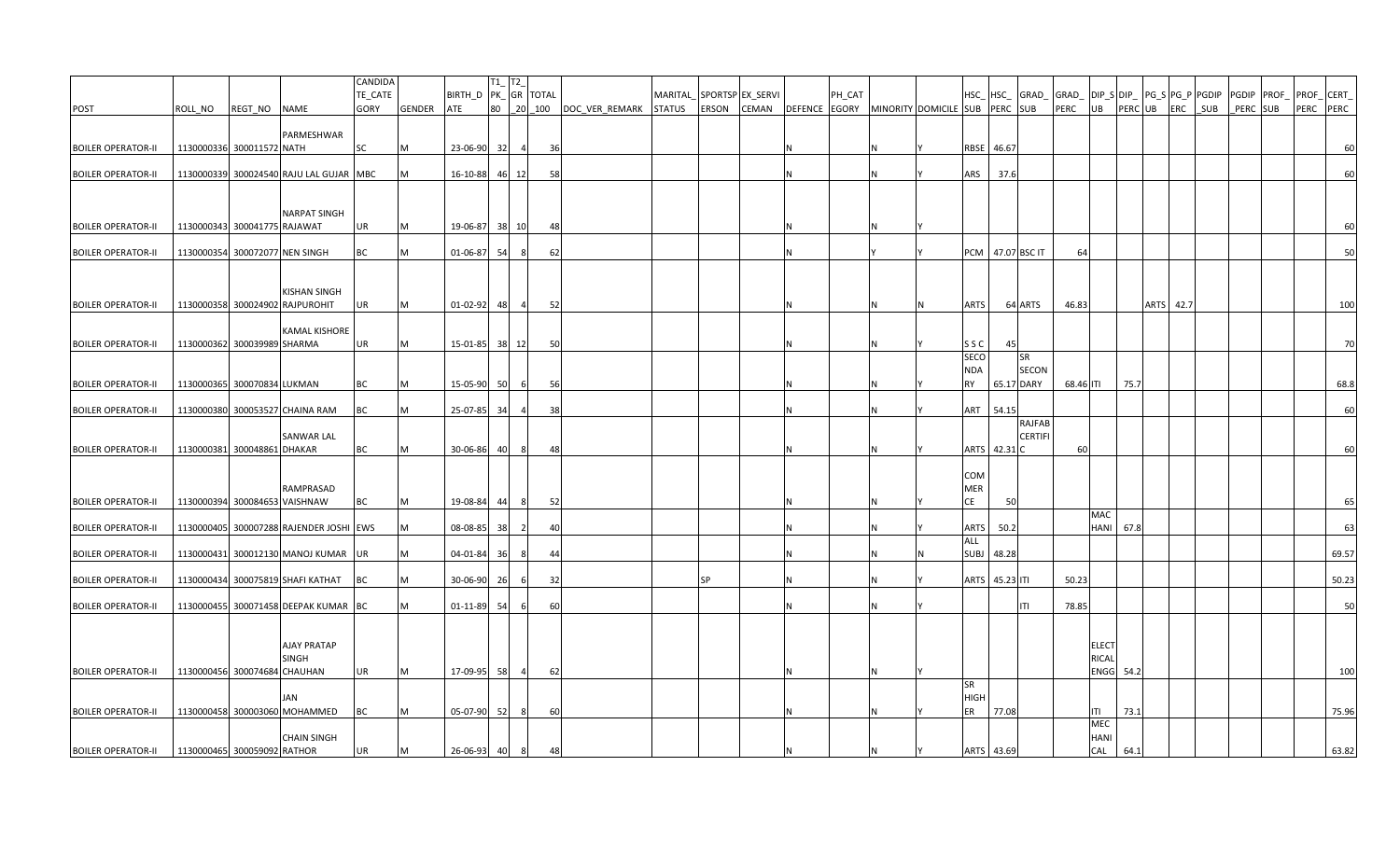| <b>BOILER OPERATOR-II</b>                              |                               |                               | 1130000466 300106556 NARAYAN LAL | SC              | M      | 01-06-85             | 20                    | 20                   |           |          |  |   | ARTS 51.38                             |                           |  | 75       |
|--------------------------------------------------------|-------------------------------|-------------------------------|----------------------------------|-----------------|--------|----------------------|-----------------------|----------------------|-----------|----------|--|---|----------------------------------------|---------------------------|--|----------|
| <b>BOILER OPERATOR-II</b>                              |                               | 1130000467 300045214 PUKHRAJ  |                                  | BC              | M      | 10-09-91             | 46                    | 52                   |           |          |  |   | <b>SECO</b><br><b>NDA</b><br>49.5      |                           |  | 60       |
|                                                        |                               |                               | <b>HARI CHAND</b>                |                 |        |                      |                       |                      |           |          |  |   |                                        |                           |  |          |
| <b>BOILER OPERATOR-II</b>                              |                               | 1130000470 300024652 GURJAR   |                                  | MBC             | M      | 12-12-84             | 56<br>6               | 62                   |           |          |  |   | ARTS 46.62                             |                           |  | 60       |
| <b>BOILER OPERATOR-II</b>                              | 1130000478 300035245 KHATIK   |                               | <b>ANIL KUMAR</b>                | SC              | M      | 08-05-88             | 36<br>10              | 46                   |           |          |  |   | RSOS 42.04                             |                           |  | 60       |
| <b>BOILER OPERATOR-II</b>                              |                               | 1130000483 300044128 GURJAR   | PRAKASH                          | MBC             | M      | $01 - 10 - 95$       | 40<br>10              | 50                   |           |          |  |   | RAJ<br><b>ST</b><br>OPE<br>38.4        |                           |  | 100      |
|                                                        |                               |                               |                                  |                 |        |                      |                       |                      |           |          |  |   |                                        |                           |  |          |
| <b>BOILER OPERATOR-II</b>                              | 1130000490 300032673 VAISHNAV |                               | <b>BRAHMA NAND</b>               | BC              | M      | $01 - 01 - 85$       | 40                    | 46                   |           |          |  |   | ARTS 48.77 BA<br>50.16                 |                           |  | 60       |
|                                                        |                               |                               |                                  |                 |        |                      |                       |                      |           |          |  |   |                                        |                           |  |          |
| <b>BOILER OPERATOR-II</b>                              |                               | 1130000507 300094912 TIWARI   | SATYENDRA                        | EWS             | М      | 07-06-79             | 50<br>8               | -58                  |           |          |  |   |                                        |                           |  | 100      |
|                                                        |                               |                               | <b>GOVIND SINGH</b>              |                 |        |                      |                       |                      |           |          |  |   |                                        |                           |  |          |
| <b>BOILER OPERATOR-II</b>                              |                               |                               | 1130000512 300029212 SHAKTAWAT   | UR              | M      | 12-11-88             | 32<br>-8              | 40                   |           |          |  |   | 57.4<br><b>ARTS</b><br><b>BE</b>       | BE                        |  | 50       |
| <b>BOILER OPERATOR-II</b>                              |                               | 1130000522 300002796 PANDIYA  | <b>ALOK NATH</b>                 | UR              | M      | 29-09-86             | 64                    | 72<br>8              |           |          |  |   | PCM<br><b>MECHA</b><br>l B<br>57 NICAL | MEC<br>62.1<br>62.08 HANI |  | 60       |
|                                                        |                               |                               |                                  |                 |        |                      |                       |                      |           |          |  |   |                                        |                           |  |          |
|                                                        |                               |                               | PUSHPENDRA<br><b>KUMAR</b>       |                 |        |                      |                       |                      |           |          |  |   |                                        |                           |  |          |
| <b>BOILER OPERATOR-II</b>                              |                               | 1130000532 300047671 SAMARIYA |                                  | UR              | M      | 27-12-83             | 46                    | 50<br>$\overline{a}$ |           |          |  |   | ARTS 44.31 B A                         | 44.38                     |  | 75.57    |
| <b>BOILER OPERATOR-II</b>                              |                               | 1130000538 300029097 JOSHI    | <b>HANUMAN</b>                   | UR              | М      | 05-05-96             | 40                    | 44                   | <b>SP</b> |          |  |   | <b>SR</b><br><b>SEC</b><br>53 BA       | 43.27                     |  | 76.71    |
| <b>BOILER OPERATOR-II</b>                              |                               | 1130000541 300036376 KALU RAM |                                  | MBC             | M      | 31-05-92             | 38 10                 | 48                   |           |          |  |   | <b>BSER</b><br><b>AJME</b><br>63.5     | MEC<br>ANIC<br>56.1       |  | 45       |
|                                                        |                               |                               | LAKHAN                           |                 |        |                      |                       |                      |           |          |  |   |                                        |                           |  |          |
| <b>BOILER OPERATOR-II</b><br><b>BOILER OPERATOR-II</b> | 1230000333 300058889 SANDEEP  | 1230000326 300070448 PRAJAPAT |                                  | BC<br><b>UR</b> | M<br>M | 01-05-88<br>04-03-93 | 48<br>12<br>50<br>- 6 | 60<br>56             |           | <b>N</b> |  | N | ARTS<br>46 BA<br><b>ARTS</b><br>60     | 63.16                     |  | 60<br>82 |
|                                                        |                               |                               |                                  |                 |        |                      |                       |                      |           |          |  |   |                                        |                           |  |          |
| <b>BOILER OPERATOR-II</b>                              |                               | 1230000343 300049980 SINGH    | <b>KANWAR DEEP</b>               | UR              | M      | 28-02-89             | 32<br>$\overline{2}$  | 34                   |           |          |  |   | HSC 43.23 BA                           | 46.72                     |  | 60       |
|                                                        |                               |                               |                                  |                 |        |                      |                       |                      |           |          |  |   | ALL                                    |                           |  |          |
| <b>BOILER OPERATOR-II</b>                              | 1230000355 300053755 PRAJAPAT |                               | MEGHRAJ                          | BC              | M      | 10-09-94             | 34<br>8               | 42                   |           |          |  |   | <b>SUBJ</b><br>ECT<br>55.2 ARTS        | 46.05                     |  | 65       |
| <b>BOILER OPERATOR-II</b>                              |                               |                               | 1230000358 300049497 ASHOK KUMAR | UR              | M      | 20-06-91             |                       | 48                   |           |          |  |   | PCM 55.69 BSC                          | 66.38                     |  | 80       |
| <b>BOILER OPERATOR-II</b>                              | 1230000375 300069163 VIKESH   |                               |                                  | UR              | M      | 29-12-96             | 44                    | 50<br>6              |           | N        |  | N | <b>SCIE</b><br>66.06                   |                           |  | 83.08    |
| <b>BOILER OPERATOR-II</b>                              |                               | 1230000376 300088591 MALI     | <b>BHAIRU LAL</b>                | BC              | M      | 17-06-90             | 26<br>10              | 36                   |           |          |  |   | ARTS 66.46 ARTS                        | 48.83                     |  | 75       |
|                                                        |                               |                               |                                  |                 |        |                      |                       |                      |           |          |  |   |                                        |                           |  |          |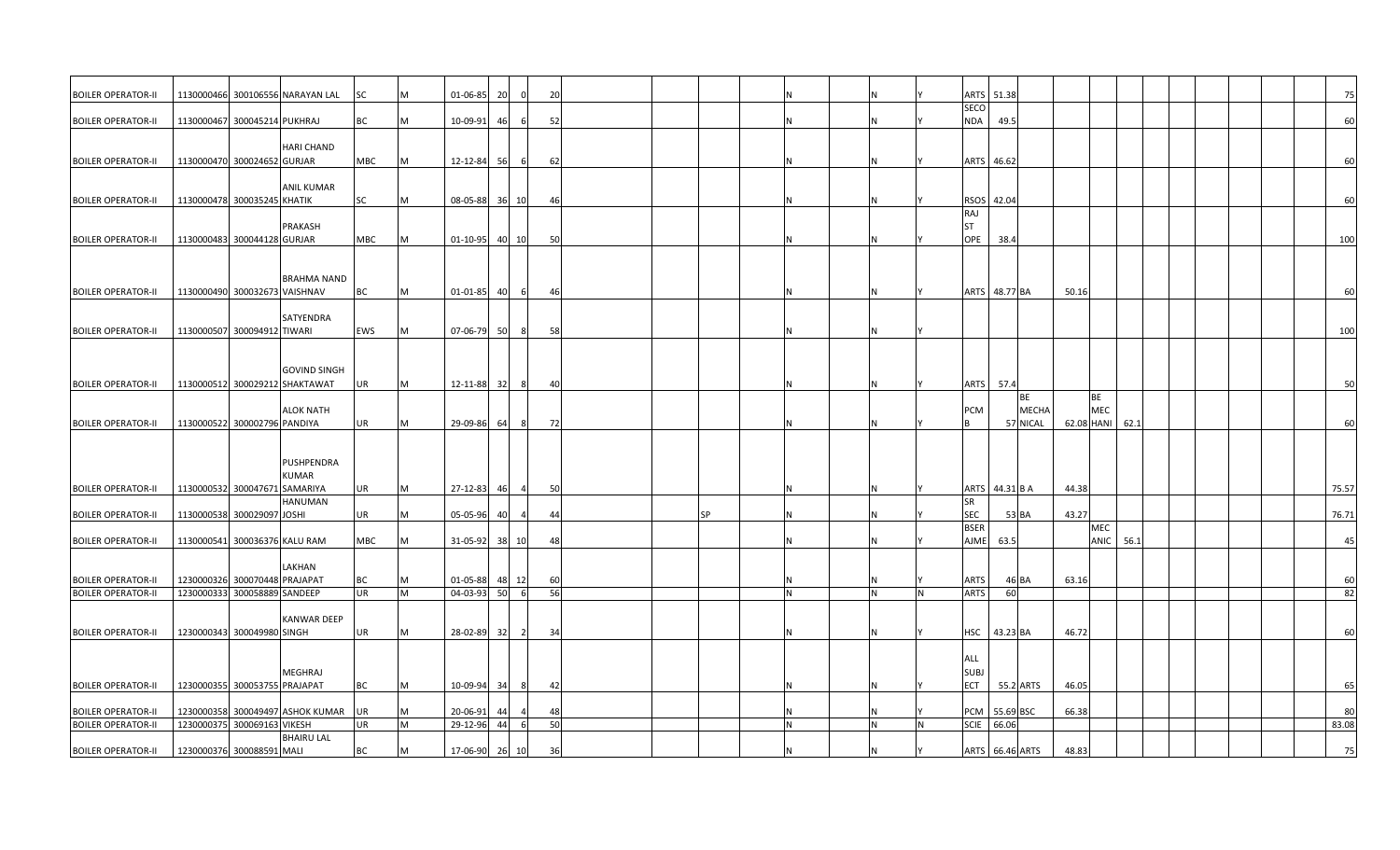| <b>BOILER OPERATOR-II</b> |                              |                             | 1230000377 300043918 ASHOK KUMAR          | IBC.      | М | 15-06-87       | 22        | 26                   |  |  |  |                                                     |       |  |       | 50  |
|---------------------------|------------------------------|-----------------------------|-------------------------------------------|-----------|---|----------------|-----------|----------------------|--|--|--|-----------------------------------------------------|-------|--|-------|-----|
| <b>BOILER OPERATOR-II</b> |                              |                             | 1230000381 300063495 HUKAM SINGH          | EWS       | M | $03 - 10 - 92$ | 36        | 42                   |  |  |  | 38.33<br>ALL                                        |       |  |       | 58  |
|                           |                              |                             | <b>BHUPESH</b>                            |           |   |                |           |                      |  |  |  |                                                     |       |  |       |     |
| <b>BOILER OPERATOR-II</b> |                              |                             | 1230000385 300017357 KUMAR BALOT          | <b>SC</b> | M | 01-05-94       | 32        | 34<br>$\overline{2}$ |  |  |  |                                                     |       |  |       | 50  |
| <b>BOILER OPERATOR-I</b>  |                              |                             | 1230000386 300050613 SUDESH SINGH         | <b>UR</b> | M | 18-05-94       | 40<br>10I | 50                   |  |  |  | <b>SCIE</b><br><b>NCE</b><br>68.02                  |       |  | 81.02 |     |
| <b>BOILER OPERATOR-II</b> |                              |                             | 1230000389 300079201 VIKRAM MEENA ST      |           | M | 11-07-89 36 10 |           | 46                   |  |  |  | <b>BA</b><br>ARTS<br>52 ARTS                        | 43.05 |  |       | 60  |
|                           |                              |                             |                                           |           |   |                |           |                      |  |  |  |                                                     |       |  |       |     |
| <b>BOILER OPERATOR-II</b> |                              |                             | SOMDUTT<br>1230000392 300034593 CHAUDHARY | ВC        | M | 04-08-88       | 36<br>10  | 46                   |  |  |  | 56<br><b>ARTS</b>                                   |       |  |       | 50  |
|                           |                              |                             |                                           |           |   |                |           |                      |  |  |  | SECO                                                |       |  |       |     |
| <b>BOILER OPERATOR-II</b> |                              |                             | 1230000394 300062815 RAHUL KHAN           | BC        | M | $08 - 07 - 95$ | 28        | 36                   |  |  |  | NDA 45.83<br><b>MATRI</b>                           |       |  |       | 60  |
| <b>BOILER OPERATOR-II</b> |                              |                             | 1230000397 300021196 SANJAY KUMAR BC      |           | M | 30-07-87       | 30        | 36                   |  |  |  | <b>CULATI</b>                                       | 53.66 |  |       | 60  |
| <b>BOILER OPERATOR-II</b> |                              |                             | 1230000402 300045763 DESHRAJ YADAV BC     |           | M | 05-08-90       | 40        | 42                   |  |  |  | ARTS 69.08                                          |       |  |       | 60  |
|                           |                              |                             | SATENDRA                                  |           |   |                |           |                      |  |  |  | ALL                                                 |       |  |       |     |
| <b>BOILER OPERATOR-II</b> |                              | 1230000412 300047146 SINGH  |                                           | UR        | M | 25-10-84       | 38        | 46                   |  |  |  | <b>SUBJ</b><br>43 ARTS<br>SENI                      | 48.4  |  | 79.42 |     |
| <b>BOILER OPERATOR-II</b> |                              |                             | 1230000416 300063657 CHHOTU SAINI         | <b>BC</b> | M | 02-08-91       | 42        | -46                  |  |  |  | OR<br>SECO<br>48.77 B A                             | 46.66 |  |       | 70  |
|                           |                              |                             | YOGESH CHAND                              |           |   |                |           |                      |  |  |  | <b>SECO</b><br><b>NDA</b>                           |       |  |       |     |
| <b>BOILER OPERATOR-II</b> |                              | 1230000418 300079907 SHARMA |                                           | UR        | M | 25-08-83       | 36        | 40                   |  |  |  | <b>RY</b><br>59                                     |       |  |       | 60  |
|                           |                              |                             | <b>RANJEET KUMAR</b>                      |           |   |                |           |                      |  |  |  |                                                     |       |  |       |     |
| <b>BOILER OPERATOR-II</b> |                              | 1230000425 300031704 RAY    |                                           | UR        | M | $02 - 05 - 92$ | 18        | 24<br>6              |  |  |  | 52.6<br>PCM                                         |       |  |       | 60  |
|                           |                              |                             |                                           |           |   |                |           |                      |  |  |  | <b>CERT</b><br>ITI<br><b>IFICA</b><br><b>CERTIF</b> |       |  |       |     |
| <b>BOILER OPERATOR-II</b> |                              |                             | 1230000430 300057978 SAMSU KHAN           | <b>BC</b> | M | 05-05-84       | 24        | 32<br>8              |  |  |  | <b>TE</b><br>39.17 CATE                             | 71.14 |  | 71.14 |     |
| <b>BOILER OPERATOR-II</b> |                              |                             | 1230000435 300028634 ARUN KUMAR           | BC        | M | 29-12-90       | 62        | 64<br>-2             |  |  |  | COM<br><b>MER</b><br>60                             |       |  |       | 60  |
| <b>BOILER OPERATOR-II</b> |                              |                             | 1230000441 300083232 ABHAY KUMAR          | <b>UR</b> | M | 05-04-93       | 38        | 42                   |  |  |  | <b>HIGH</b><br><b>INTER</b><br>SCH<br>39.66 MEDIA   | 61    |  |       | 100 |
|                           |                              |                             |                                           |           |   |                |           |                      |  |  |  | <b>HIGH</b>                                         |       |  |       |     |
| <b>BOILER OPERATOR-II</b> |                              | 1230000442 300034408 SINGH  | DHEERENDRA                                | UR        | M | 05-03-88       | 56        | 62                   |  |  |  | ER<br><b>SEC</b><br>52.33 BSC                       | 53.25 |  |       | 100 |
|                           |                              |                             |                                           |           |   |                |           |                      |  |  |  |                                                     |       |  |       |     |
| <b>BOILER OPERATOR-II</b> |                              | 1230000448 300041128 YADAV  | <b>MANISH KUMAR</b>                       | UR        | M | $05 - 10 - 93$ | 58        | 60<br>-2             |  |  |  | <b>SCIE</b><br><b>NCE</b><br>54 BA ART              | 54.22 |  |       | 70  |
|                           |                              |                             | MUKESH KUMAR                              |           |   |                |           |                      |  |  |  |                                                     |       |  |       |     |
| <b>BOILER OPERATOR-II</b> |                              | 1230000457 300040812 YADAV  |                                           | UR        | M | $11 - 10 - 91$ | 38        | 44<br>6              |  |  |  | ART<br>59 BA ART                                    | 61    |  |       | 65  |
|                           |                              |                             |                                           |           |   |                |           |                      |  |  |  |                                                     |       |  |       |     |
|                           |                              |                             | <b>MITHLESH</b>                           |           |   |                |           |                      |  |  |  |                                                     |       |  |       |     |
| <b>BOILER OPERATOR-II</b> | 1330000119 300084393 AGARWAL |                             |                                           | UR        | M | 10-01-85       | 34<br>10  | 44                   |  |  |  | <b>ARTS</b><br>36 BA                                | 44    |  | 77.42 |     |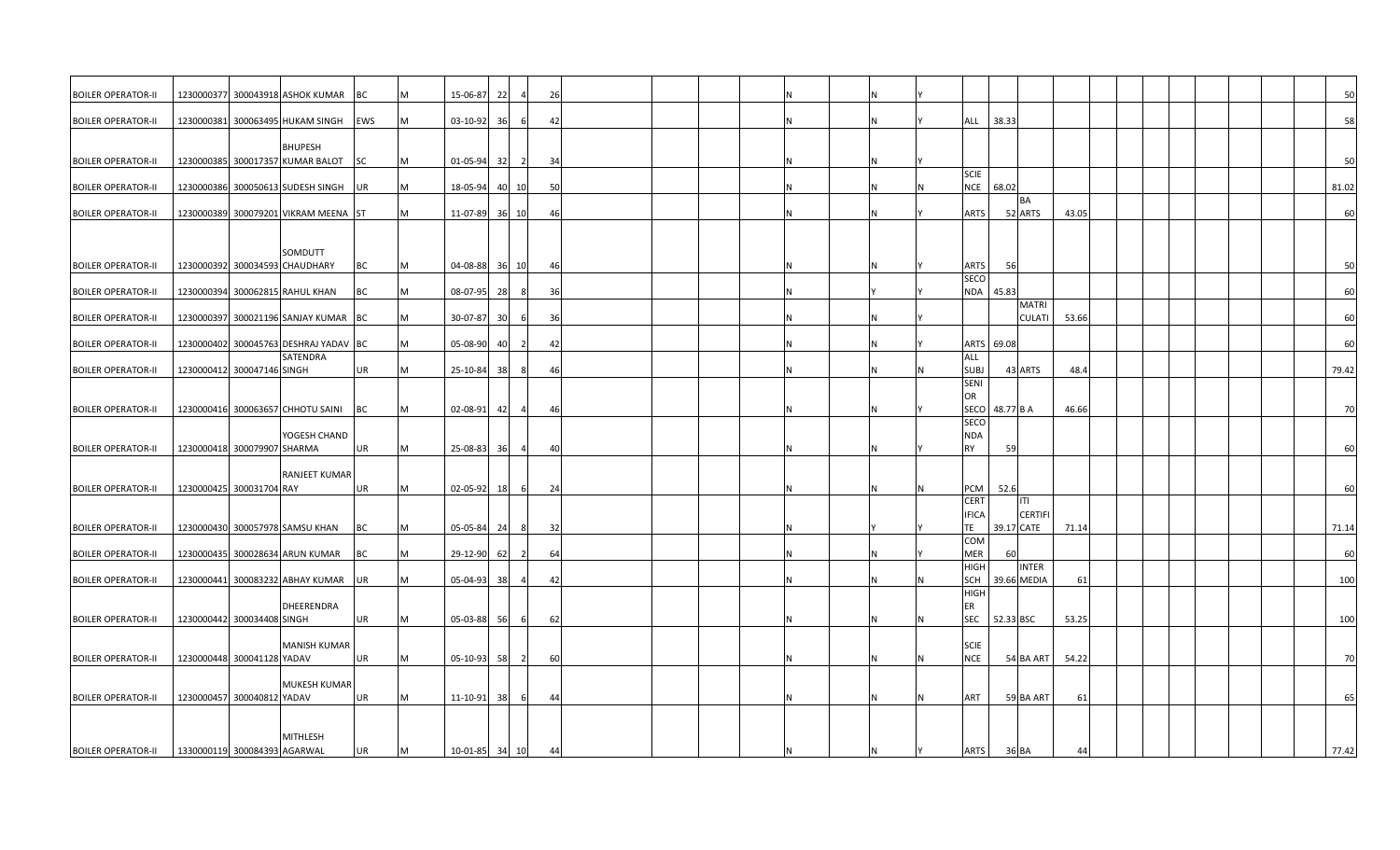|                           |                            |                             |                                               |           |   |                |    |                |     |  |  |   |     | PCM                      |               |              |       |              |    |  |  |       |
|---------------------------|----------------------------|-----------------------------|-----------------------------------------------|-----------|---|----------------|----|----------------|-----|--|--|---|-----|--------------------------|---------------|--------------|-------|--------------|----|--|--|-------|
|                           |                            |                             |                                               |           |   |                |    |                |     |  |  |   |     | <b>SCIE</b>              |               |              |       |              |    |  |  |       |
| <b>BOILER OPERATOR-II</b> |                            |                             | 1330000120 300013378 KANA RAM JANI BC         |           | M | 08-10-96       |    | 66 12          | 78  |  |  |   |     | <b>NCE</b>               |               | 54.2 BA      | 44.16 |              |    |  |  | 55    |
| <b>BOILER OPERATOR-II</b> |                            |                             | 1330000147 300054135 AMIT SINGH               | UR        | M | 21-01-90       |    | 46 10          | 56  |  |  | N |     |                          | ARTS 56.15 BA |              | 46.05 |              |    |  |  | 79.85 |
|                           |                            |                             |                                               |           |   |                |    |                |     |  |  |   |     |                          |               |              |       |              |    |  |  |       |
|                           |                            |                             | RAKESH                                        |           |   |                |    |                |     |  |  |   |     |                          |               |              |       |              |    |  |  |       |
| <b>BOILER OPERATOR-II</b> |                            |                             | 1330000164 300105287 BANGRAWA                 | BC        | M | 01-09-97       | 32 | -8             | 40  |  |  |   |     | <b>ARTS</b>              | 70.2          |              |       |              |    |  |  | 60    |
|                           |                            |                             | GAJENDAR                                      |           |   |                |    |                |     |  |  |   |     |                          |               |              |       |              |    |  |  |       |
| <b>BOILER OPERATOR-II</b> |                            | 1330000168 300004074 SINGH  |                                               | UR        | M | 19-12-91       | 44 | - 8            | 52  |  |  | N |     |                          |               | ARTS         | 48.94 |              |    |  |  | 50    |
|                           |                            |                             |                                               | BC        | M | 01-01-93       |    |                | 54  |  |  | N |     | <b>ARTS</b>              | 44            |              |       |              |    |  |  | 78.85 |
| <b>BOILER OPERATOR-II</b> |                            |                             | 1330000175 300047154 SOHEL KHAN               |           |   |                |    | 44 10          |     |  |  |   |     |                          |               |              |       |              |    |  |  |       |
| <b>BOILER OPERATOR-II</b> |                            |                             | 1330000181 300082310 NUTAN TANWAR BC          |           | M | 27-01-84       | 44 |                | 48  |  |  | N |     | <b>ARTS</b>              | 45.69         |              |       |              |    |  |  | 73.57 |
|                           |                            |                             |                                               |           |   |                |    |                |     |  |  |   |     |                          |               |              |       |              |    |  |  |       |
| <b>BOILER OPERATOR-II</b> |                            |                             | 1430001328 300064630 RAHUL KUMAR              | BC        | M | 03-09-96       | 46 | 8              | 54  |  |  | N | LD. | PCM<br><b>SR</b>         | 52.6          |              |       |              |    |  |  | 90    |
|                           |                            |                             | <b>ASHOK KUMAR</b>                            |           |   |                |    |                |     |  |  |   |     | <b>SEC</b>               |               |              |       |              |    |  |  |       |
| <b>BOILER OPERATOR-II</b> |                            | 1430001339 300077304 SHARMA |                                               | BC        | M | 10-10-78 32    |    | - 6            | 38  |  |  | N |     | <b>EXA</b>               | 40.62 BA      |              | 42.66 |              |    |  |  | 50    |
|                           |                            |                             |                                               |           |   |                |    |                |     |  |  |   |     |                          |               |              |       |              |    |  |  |       |
|                           |                            |                             | LAXMAN SINGH                                  |           |   |                |    |                |     |  |  |   |     |                          |               | <b>MATRI</b> |       |              |    |  |  |       |
| <b>BOILER OPERATOR-II</b> |                            |                             | 1430001383 300038949 SHEKHAWAT                | EWS       | M | 09-10-85       | 56 | 4              | 60  |  |  | N |     |                          |               | C PASS       | 71.67 |              |    |  |  | 70    |
|                           |                            |                             |                                               |           |   |                |    |                |     |  |  |   |     |                          |               |              |       |              |    |  |  |       |
|                           |                            |                             | SHIVENDRA                                     |           |   |                |    |                |     |  |  |   |     | <b>COM</b><br><b>MER</b> |               |              |       | <b>BOILE</b> |    |  |  |       |
| <b>BOILER OPERATOR-II</b> |                            |                             | 1430001384 300033233 SINGH BHATI              | EWS       | M | 13-02-94 42 10 |    |                | 52  |  |  | N |     | CE                       | 57            |              |       | R ATT 77.1   |    |  |  | 77.14 |
|                           |                            |                             |                                               |           |   |                |    |                |     |  |  |   |     | <b>BSER</b>              |               |              |       |              |    |  |  |       |
| <b>BOILER OPERATOR-II</b> |                            | 1430001396 300061062 NETRAM |                                               | МВС       | M | 20-03-80       | 38 | -8             | 46  |  |  | N |     | <b>AJME</b>              | 39.27         |              |       |              |    |  |  | 78.36 |
| <b>BOILER OPERATOR-II</b> |                            |                             | 1430001431 300060651 MAGAN SINGH              | MBC       | M | 26-12-86       | 36 | -6             | 42  |  |  | N |     | <b>BSER</b><br>AJME      | 45.67         |              |       |              |    |  |  | 75.36 |
|                           |                            |                             |                                               |           |   |                |    |                |     |  |  |   |     |                          |               |              |       |              |    |  |  |       |
| <b>BOILER OPERATOR-II</b> |                            |                             | 1430001446 300012872 RAMRAJ MEENA ST          |           | M | 11-06-92       | 22 | $\overline{2}$ | -24 |  |  | N |     |                          |               |              |       |              |    |  |  | 55    |
|                           |                            |                             | DHARMENDRA                                    |           |   |                |    |                |     |  |  |   |     | ALL<br><b>GENE</b>       |               |              |       |              |    |  |  |       |
| <b>BOILER OPERATOR-II</b> |                            | 1430001451 300038792 KUMAR  |                                               | UR        | M | 12-02-88       | 46 | $\overline{2}$ | 48  |  |  | N |     | RAL                      |               | 44.5 ARTS    | 45.22 |              |    |  |  | 79.8  |
|                           |                            |                             |                                               |           |   |                |    |                |     |  |  |   |     |                          |               |              |       |              |    |  |  |       |
| <b>BOILER OPERATOR-II</b> |                            |                             | 1430001497 300069502 DEEPA RAM                | ВC        | M | 04-07-97       | 34 | -6             | 40  |  |  | N |     | <b>ARTS</b>              |               | 71 ARTS      | 47.55 |              |    |  |  | 60    |
| <b>BOILER OPERATOR-II</b> |                            |                             | 1430001503 300080618 SYOJI RAM JAT            | BC        | M | 05-06-85       |    | 42 12          | 54  |  |  | N |     |                          | ARTS 50.92 BA |              | 50.55 |              |    |  |  | 50    |
|                           |                            |                             |                                               |           |   |                |    |                |     |  |  |   |     |                          |               |              |       |              |    |  |  |       |
|                           |                            |                             |                                               |           |   |                |    |                |     |  |  |   |     |                          |               |              |       |              |    |  |  |       |
| <b>BOILER OPERATOR-II</b> |                            |                             | SATYENDRA<br>1430001519 300096714 KUMAR DUBEY | EWS       | M | 22-01-80       | 48 |                | 54  |  |  | N |     | ARTS                     | 46.4          |              |       |              |    |  |  | 80    |
|                           |                            |                             | SATYAVEER                                     |           |   |                |    |                |     |  |  |   |     | ALL                      |               |              |       |              |    |  |  |       |
| <b>BOILER OPERATOR-II</b> |                            | 1430001546 300040929 SINGH  |                                               | UR        | M | 10-08-82       |    | 32 12          | 44  |  |  | N |     | <b>SUBJ</b>              | 46.33         |              |       |              |    |  |  | 50    |
|                           |                            |                             |                                               |           |   |                |    |                |     |  |  |   |     | <b>UP</b>                |               |              |       |              |    |  |  |       |
| <b>BOILER OPERATOR-II</b> |                            |                             | 1430001553 300041445 SATENDRA SAINI UR        |           | M | 01-07-92       | 50 | 6              | 56  |  |  | N |     | <b>BOR</b>               | 56            |              |       | ITI          | 83 |  |  | 83    |
|                           |                            |                             | SATYA PRAKASH                                 |           |   |                |    |                |     |  |  |   |     |                          |               |              |       |              |    |  |  |       |
| <b>BOILER OPERATOR-II</b> | 1430001554 300042987 GUPTA |                             |                                               | <b>UR</b> | M | 01-08-99       | 30 | 6              | 36  |  |  |   |     | PCM                      |               | 68.6 BA      | 54.44 |              |    |  |  | 83.85 |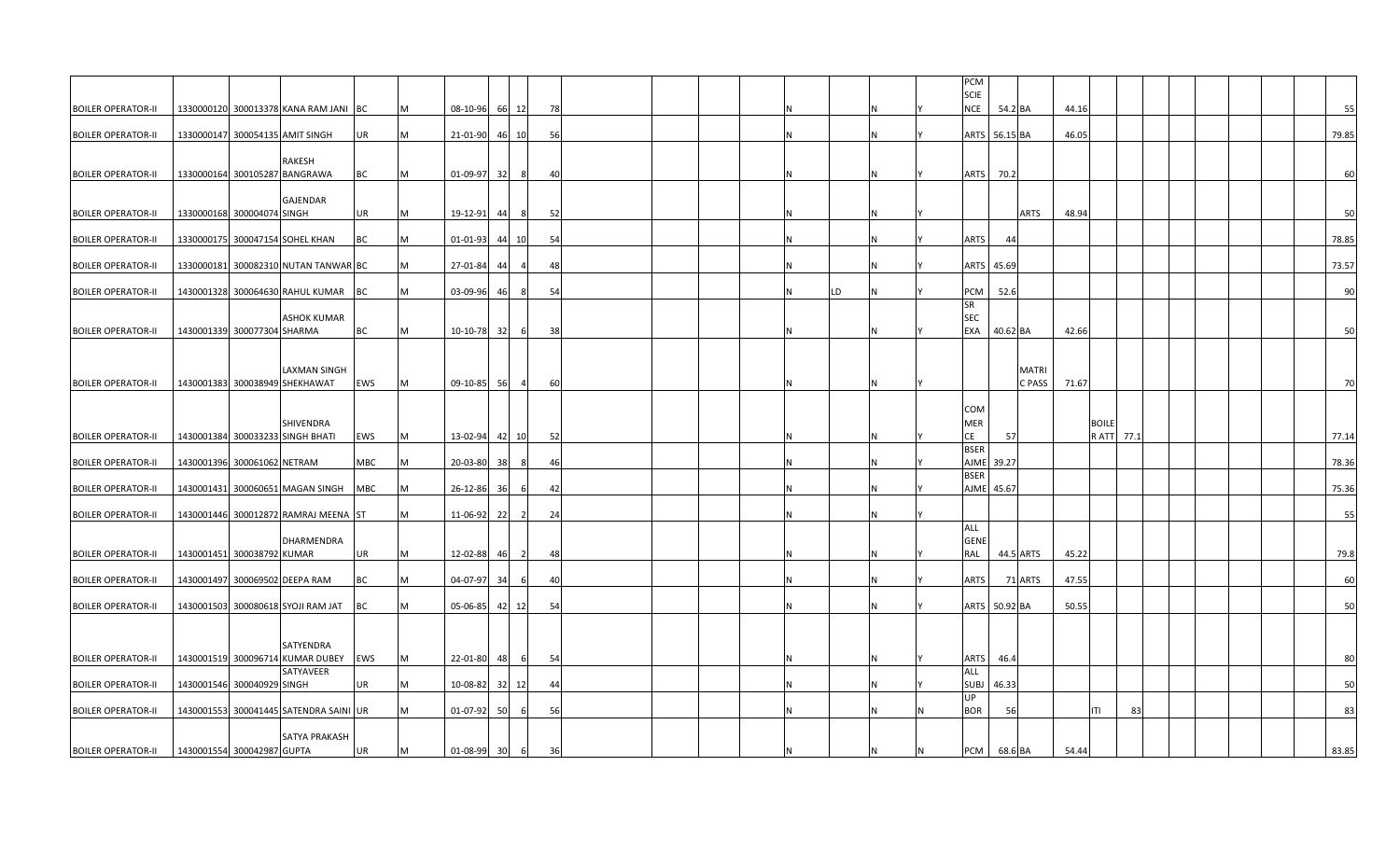|                           |                             |                              | CHHOTELAL                            |            |   |                |    |             |  |  |          |     |   |                            |                                   |       |                    |      |  |               |       |       |
|---------------------------|-----------------------------|------------------------------|--------------------------------------|------------|---|----------------|----|-------------|--|--|----------|-----|---|----------------------------|-----------------------------------|-------|--------------------|------|--|---------------|-------|-------|
| <b>BOILER OPERATOR-II</b> |                             |                              | 1430001569 300045434 KUSHAWAHA       | UR         | M | 02-09-96       | 62 | 68<br>- 6   |  |  |          | N   | N |                            | PCM 66.33                         |       |                    |      |  |               |       | 50    |
|                           |                             |                              | <b>BABU LAL</b>                      |            |   |                |    |             |  |  |          |     |   | ALL<br><b>SUBJ</b>         |                                   |       |                    |      |  |               |       |       |
| <b>BOILER OPERATOR-II</b> |                             | 1430001580 300026331 GURJAR  |                                      | MBC        | M | 11-08-93 48 12 |    | 60          |  |  |          | Ν   |   | ECT                        | 54.92 ARTS                        | 63.5  |                    |      |  |               |       | 71.86 |
|                           |                             |                              |                                      |            |   |                |    |             |  |  |          |     |   |                            |                                   |       | T                  |      |  |               |       |       |
|                           |                             |                              |                                      |            |   |                |    |             |  |  |          |     |   |                            |                                   |       | <b>ELECT</b>       |      |  |               |       |       |
| <b>BOILER OPERATOR-II</b> |                             |                              | 1430001581 300081876 RAM SINGH       | <b>BC</b>  | M | 10-06-97 22 10 |    | 32          |  |  |          | N   |   | ALL                        | 46                                |       | RICO               | 67   |  |               |       | 67    |
| <b>BOILER OPERATOR-II</b> | 1430001583 300038289 SHARMA |                              | HARIOM                               | UR         | M | 01-06-90       | 52 | 66          |  |  |          | N   |   | <b>INTE</b><br>RME         | 56.8                              |       | ITI<br><b>NCVT</b> | 80.7 |  |               |       | 80.71 |
|                           |                             |                              |                                      |            |   |                |    | 14          |  |  |          |     |   | SECO                       |                                   |       |                    |      |  |               |       |       |
| <b>BOILER OPERATOR-II</b> |                             |                              | 1430001606 300048660 BHAGAT SINGH    | BC         | M | 06-07-94       | 50 | 54          |  |  |          | N   |   | <b>NDR</b>                 | 39.67                             |       |                    |      |  |               |       | 90    |
| <b>BOILER OPERATOR-II</b> | 1430001616 300032114 RAMBIR |                              |                                      | UR         | M | 04-08-88       |    | 50 10<br>60 |  |  | IN.      | IN. | N | <b>ARTS</b>                | 53.2                              |       |                    |      |  |               |       | 71.28 |
|                           |                             |                              |                                      |            |   |                |    |             |  |  |          |     |   | <b>INTE</b>                |                                   |       |                    |      |  |               |       |       |
| <b>BOILER OPERATOR-I</b>  |                             |                              | 1430001623 300094889 ANUJ KUMAR      | BC         | M | 05-07-93       |    | 40 12<br>52 |  |  |          | N   |   | RME                        | 54                                |       |                    |      |  |               |       | 50    |
| <b>BOILER OPERATOR-II</b> |                             | 1430001626 300049522 SINGH   | NARENDER                             | UR         | M | 05-08-87       | 42 | 46          |  |  |          | Ν   |   |                            |                                   |       |                    |      |  |               |       | 52    |
|                           |                             |                              |                                      |            |   |                |    |             |  |  |          |     |   |                            | <b>HINDI</b>                      |       |                    |      |  |               |       |       |
|                           |                             |                              | <b>RAM RATAN</b>                     |            |   |                |    |             |  |  |          |     |   |                            | LIT GEO                           |       |                    |      |  |               |       |       |
| <b>BOILER OPERATOR-II</b> |                             | 1430001631 300025808 RAWAT   |                                      | <b>MBC</b> | M | 03-07-87 32 10 |    | 42          |  |  |          | N   |   | ALL                        | 59.67 B                           | 48.22 |                    |      |  |               |       | 50    |
|                           |                             |                              |                                      |            |   |                |    |             |  |  |          |     |   |                            |                                   |       |                    |      |  |               |       |       |
|                           |                             |                              |                                      |            |   |                |    |             |  |  |          |     |   |                            |                                   |       |                    |      |  |               |       |       |
| <b>BOILER OPERATOR-II</b> |                             | 1430001638 300023876 RATHORE | <b>DHEER SINGH</b>                   | UR         | M | 04-07-93       | 40 | 44<br>-4    |  |  |          | N   |   | HSC                        | 48.33 BA                          | 49.44 |                    |      |  |               |       | 50    |
|                           |                             |                              |                                      |            |   |                |    |             |  |  |          |     |   |                            |                                   |       |                    |      |  |               |       |       |
| <b>BOILER OPERATOR-II</b> |                             |                              | 1430001785 300038697 KARTAR SINGH    | BC         | M | 10-07-89       |    | 50 10<br>60 |  |  | <b>N</b> | N   |   | ARTS                       | 50                                |       |                    |      |  |               |       | 90    |
|                           |                             |                              |                                      |            |   |                |    |             |  |  |          |     |   | <b>GENE</b>                |                                   |       |                    |      |  | ITI           |       |       |
|                           |                             |                              |                                      |            |   |                |    |             |  |  |          |     |   | RAL                        |                                   |       |                    |      |  | <b>ELECTR</b> |       |       |
| <b>BOILER OPERATOR-II</b> |                             | 1430001845 300043994 BALRAM  |                                      | UR         | M | 10-10-94 28 12 |    | 40          |  |  |          | N   |   | <b>SUBJ</b>                | 38.5                              |       |                    |      |  | <b>ICIAN</b>  | 65.57 | 70    |
|                           |                             |                              | <b>BISHAN SINGH</b>                  |            |   |                |    |             |  |  |          |     |   |                            |                                   |       |                    |      |  |               |       |       |
| <b>BOILER OPERATOR-II</b> |                             | 1430001849 300033834 RAJPUT  |                                      | UR         | м | 10-09-83       | 34 | 38          |  |  |          | N   |   | HSC                        | 48.92 B A                         |       | 48.67 RSCIT        | 75   |  |               |       | 86    |
|                           |                             |                              |                                      |            |   |                |    |             |  |  |          |     |   |                            |                                   |       | ITI.               |      |  |               |       |       |
|                           |                             |                              | <b>RAKESH KUMAR</b>                  |            |   |                |    |             |  |  |          |     |   |                            |                                   |       | <b>ELECT</b>       |      |  |               |       |       |
| <b>BOILER OPERATOR-I</b>  |                             | 1430001853 300047794 MEENA   | NISHANT                              | <b>ST</b>  | M | 02-07-87 36    |    | 44<br>- 8   |  |  |          | N   |   | <b>SCIE</b>                | ARTS 48.92 ARTS<br><b>CERTIFI</b> |       | 44.94 RICIA        | 74.3 |  |               |       | 60    |
| <b>BOILER OPERATOR-II</b> |                             | 1430001927 300060291 SHARMA  |                                      | UR         | M | 06-09-86       | 46 | 50          |  |  |          | N   |   | <b>NCE</b>                 | 47 CATE                           | 80    |                    |      |  |               |       | 80    |
|                           |                             |                              |                                      |            |   |                |    |             |  |  |          |     |   | <b>HIGH</b>                |                                   |       | <b>BOILE</b>       |      |  |               |       |       |
|                           |                             |                              |                                      |            |   |                |    |             |  |  |          |     |   | <b>SCH</b>                 |                                   |       |                    |      |  |               |       |       |
| <b>BOILER OPERATOR-II</b> |                             |                              | 1430001935 300023664 RAMESH KUMAR UR |            | M | 09-12-85 34    |    | 40<br>- 61  |  |  |          | N   | N | OOL                        | 41.66 BA                          |       | 48.33 OPER         | 82.4 |  |               |       | 82.42 |
|                           |                             |                              | <b>VISHNU KUMAR</b>                  |            |   |                |    |             |  |  |          |     |   |                            |                                   |       |                    |      |  | <b>ITI</b>    |       |       |
| <b>BOILER OPERATOR-II</b> |                             | 1430001962 300020106 MEENA   |                                      | ST         | M | 15-11-92 58 10 |    | 68          |  |  |          | N   |   | HSC                        | 48                                |       |                    |      |  | <b>FITTER</b> | 69.57 | 60    |
|                           |                             |                              |                                      |            |   |                |    |             |  |  |          |     |   | <b>INTE</b>                |                                   |       | <b>ITI</b>         |      |  |               |       |       |
| <b>BOILER OPERATOR-II</b> |                             |                              | 1430001965 300026087 RAHUL SHARMA UR |            | M | 30-06-93       | 46 | 50          |  |  |          | N   |   | RME                        | 50.2 BA                           |       | 37.72 NCVT 72.4    |      |  |               |       | 72.42 |
|                           |                             |                              |                                      |            |   |                |    |             |  |  |          |     |   |                            |                                   |       |                    |      |  |               |       |       |
|                           |                             |                              | JAGDISH                              |            |   |                |    |             |  |  |          |     |   | ALL                        |                                   |       |                    |      |  |               |       |       |
| <b>BOILER OPERATOR-II</b> | 1430001973 300022436 JADAV  |                              | BHIKHABHAI                           | UR         | M | 02-09-87       | 48 | 52<br>-4    |  |  |          | N   | N | <b>SUBJ</b><br><b>ECTS</b> | 35                                |       |                    |      |  |               |       | 50    |
|                           |                             |                              |                                      |            |   |                |    |             |  |  |          |     |   |                            |                                   |       |                    |      |  |               |       |       |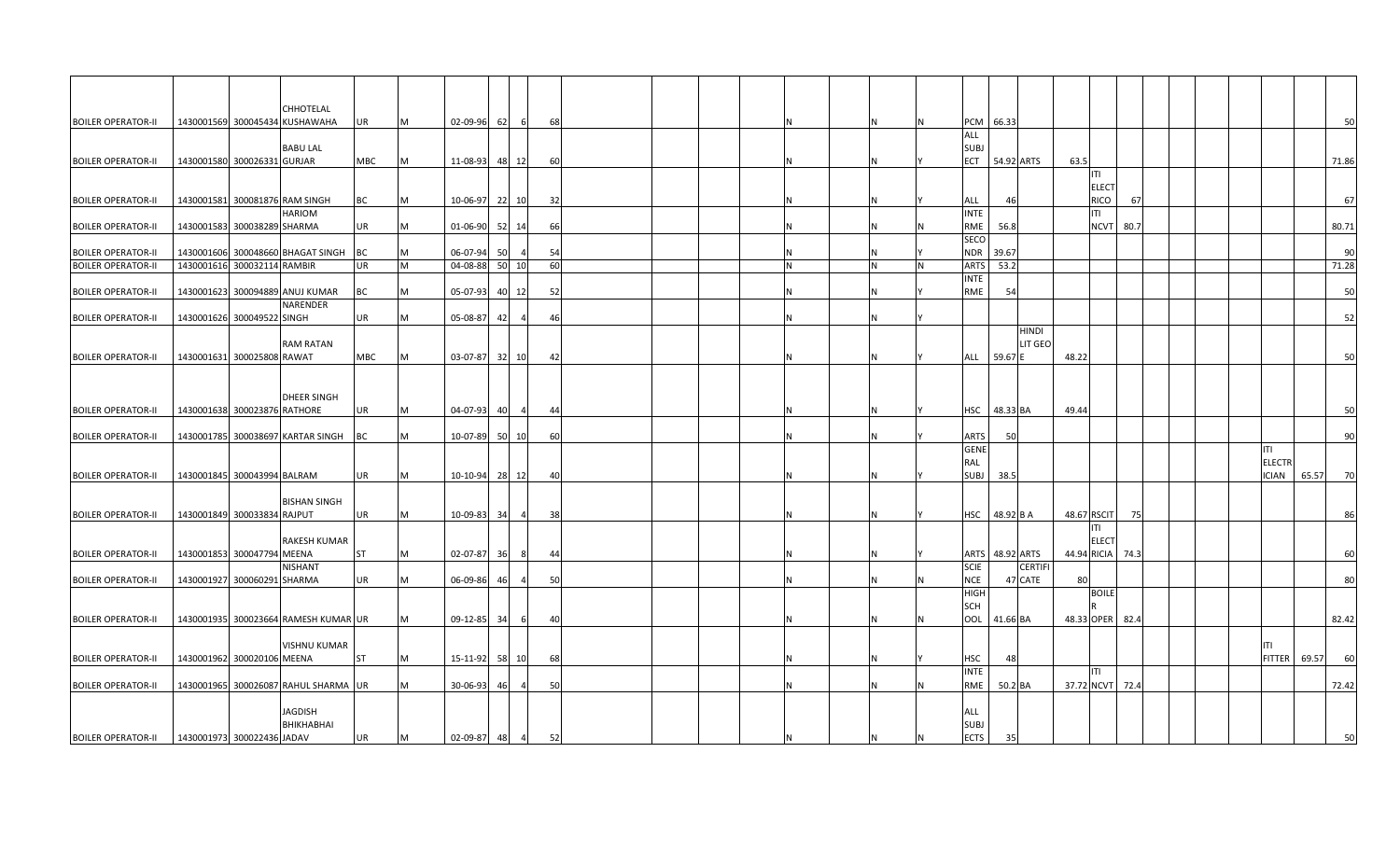|                           | HANUMANT                               |           |   |                 |     |              |           |                 |           |  |  |             |                 |       |              |    |      |  |     |       |     |
|---------------------------|----------------------------------------|-----------|---|-----------------|-----|--------------|-----------|-----------------|-----------|--|--|-------------|-----------------|-------|--------------|----|------|--|-----|-------|-----|
| <b>BOILER OPERATOR-II</b> | 1430002047 300047696 SINGH MEENA       | ST        | M | $01-01-81$ 38 0 |     |              | - 38      |                 |           |  |  | <b>HSC</b>  | 44              |       |              |    |      |  |     |       | 60  |
|                           |                                        |           |   |                 |     |              |           |                 |           |  |  |             |                 |       |              |    |      |  |     |       |     |
|                           | PRATAP SINGH                           |           |   |                 |     |              |           |                 |           |  |  |             |                 |       |              |    |      |  |     |       |     |
| <b>BOILER OPERATOR-II</b> | 1430002050 300028614 RATHORE           | UR        | M | $04 - 06 - 93$  | 42  | 6            | 48        |                 |           |  |  |             | ARTS 63.69 ARTS | 47.38 |              |    |      |  |     |       | 50  |
|                           |                                        |           |   |                 |     |              |           |                 |           |  |  |             |                 |       |              |    |      |  |     |       |     |
|                           | <b>VINOD KUMAR</b>                     |           |   |                 |     |              |           |                 |           |  |  |             |                 |       |              |    |      |  |     |       |     |
| <b>BOILER OPERATOR-II</b> | 1430002051 300047644 SHARMA            | EWS       | M | 02-07-86        | 44  | -81          | - 52      |                 |           |  |  |             |                 |       |              |    |      |  |     |       | 55  |
| <b>BOILER OPERATOR-II</b> | 1430002092 300035253 BHINWA SINGH      | <b>UR</b> | M | 02-12-93        | 38  |              | 40        |                 |           |  |  |             | <b>SEC</b>      | 61.67 |              |    |      |  |     |       | 60  |
|                           |                                        |           |   |                 |     |              |           |                 |           |  |  |             |                 |       |              |    |      |  |     |       |     |
|                           | RAJ KUMAR                              |           |   |                 |     |              |           |                 |           |  |  | <b>SCIE</b> |                 |       |              |    |      |  |     |       |     |
| <b>BOILER OPERATOR-II</b> | 1430002098 300020685 RAJPUT            | EWS       | M | 03-09-86        | 26  |              | - 28      |                 |           |  |  | <b>NCE</b>  | 60.92           |       |              |    |      |  |     |       | 60  |
|                           | RAVINDRA                               |           |   |                 |     |              |           |                 |           |  |  |             |                 |       |              |    |      |  |     |       |     |
| <b>BOILER OPERATOR-II</b> | 1430002117 300053781 SINGH             | EWS       | M | 24-07-89        | 36  |              | 44        |                 |           |  |  | <b>ARTS</b> | 71.6            |       |              |    |      |  |     |       | 45  |
|                           |                                        |           |   |                 |     |              |           |                 |           |  |  |             |                 |       |              |    |      |  |     |       |     |
|                           |                                        |           |   |                 |     |              |           |                 |           |  |  |             |                 |       |              |    |      |  |     |       |     |
|                           |                                        |           |   |                 |     |              |           | ABSENT IN       |           |  |  | <b>SECO</b> |                 |       |              |    |      |  |     |       |     |
|                           |                                        |           |   |                 |     |              |           | DOCUMENT        |           |  |  | <b>NDA</b>  |                 |       | <b>ELECT</b> |    |      |  |     |       |     |
| <b>BOILER OPERATOR-II</b> | 1530000236 300045334 JALAM SINGH       | EWS       | M | 17-05-90 56 12  |     |              |           | 68 VERIFICATION | <b>SP</b> |  |  | <b>RY</b>   | 76              |       | RICAL 66.6   |    |      |  |     |       | 100 |
|                           |                                        |           | M |                 |     | 6I           | 62        |                 |           |  |  |             | ARTS 35.38 ARTS | 45.72 |              |    |      |  |     |       | 61  |
| <b>BOILER OPERATOR-II</b> | 1530000240 300093501 DINESH KUMAR EWS  |           |   | 15-01-77        | 56  |              |           |                 |           |  |  |             |                 |       |              |    |      |  |     |       |     |
|                           |                                        |           |   |                 |     |              |           |                 |           |  |  |             | <b>ELECTRI</b>  |       |              |    |      |  |     |       |     |
|                           | KANA RAM                               |           |   |                 |     |              |           |                 |           |  |  |             | CAL             |       |              |    |      |  |     |       |     |
| <b>BOILER OPERATOR-II</b> | 1530000249 300095818 KUMAWAT           | BС        | M | 11-02-93 32     |     |              | <b>40</b> |                 |           |  |  |             | <b>ENGI</b>     | 66.16 |              |    |      |  |     |       | 60  |
|                           |                                        |           |   |                 |     |              |           |                 |           |  |  |             |                 |       |              |    |      |  |     |       |     |
| <b>BOILER OPERATOR-II</b> | 1530000257 300075614 NOUSAD ALI        | BC        | M | 05-07-91        | 32  |              | 36        |                 |           |  |  |             |                 |       |              |    |      |  |     |       | 60  |
|                           | <b>GIRDHARI SINGH</b>                  |           |   |                 |     |              |           |                 |           |  |  |             |                 |       |              |    |      |  |     |       |     |
| <b>BOILER OPERATOR-II</b> | 1530000261 300052986 BHATI             | EWS       | M | 10-10-95        | 46  | 6            | 52        |                 |           |  |  | <b>ARTS</b> | 59.2            |       |              |    |      |  |     |       | 100 |
|                           |                                        |           |   |                 |     |              |           |                 |           |  |  |             |                 |       |              |    |      |  |     |       |     |
|                           |                                        |           |   |                 |     |              |           |                 |           |  |  |             |                 |       |              |    |      |  |     |       |     |
| <b>BOILER OPERATOR-II</b> | 1530000264 300039388 OM PRAKASH        | ВC        | M | 29-12-83 28 10  |     |              | 38        |                 |           |  |  |             |                 |       |              |    |      |  |     |       | 60  |
| <b>BOILER OPERATOR-II</b> | 1530000270 300058674 RANVEER SINGH UR  |           | M | 01-06-92        |     |              | 38        |                 |           |  |  |             |                 |       |              |    |      |  |     |       | 100 |
|                           |                                        |           |   |                 | -32 |              |           |                 |           |  |  |             |                 |       |              |    |      |  |     |       |     |
| <b>BOILER OPERATOR-II</b> | 1530000271 300074428 NAVIN SUTHAR BC   |           | M | 26-08-93        | 24  |              | 28        |                 |           |  |  |             |                 |       |              |    |      |  |     |       | 80  |
|                           |                                        |           |   |                 |     |              |           |                 |           |  |  |             |                 |       |              |    |      |  |     |       |     |
| <b>BOILER OPERATOR-II</b> | 1530000295 300040252 SURAJ MAL         | SC        | M | 20-12-83        | 36  | $\mathsf{f}$ | 42        |                 |           |  |  |             | ARTS 55.08 BA   | 44.94 |              | MA | 54.2 |  | ITI | 71.71 | 60  |
|                           |                                        |           |   |                 |     |              |           |                 |           |  |  |             |                 |       |              |    |      |  |     |       |     |
|                           |                                        |           |   |                 |     |              |           |                 |           |  |  |             |                 |       |              |    |      |  |     |       |     |
|                           | SURENDRA                               |           |   |                 |     |              |           |                 |           |  |  |             | GRADE           |       |              |    |      |  |     |       |     |
| <b>BOILER OPERATOR-II</b> | 1530000306 300101244 SINGH RATHORE EWS |           | M | 05-01-80        | 32  |              | - 36      |                 |           |  |  |             | <b>BOILER</b>   | 40    |              |    |      |  |     |       | 4(  |
|                           |                                        |           |   |                 |     |              |           |                 |           |  |  | ALL         |                 |       |              |    |      |  |     |       |     |
| <b>BOILER OPERATOR-II</b> | 1530000314 300075680 KANA RAM          | вc        | M | 23-03-83        | 42  |              | 50        |                 |           |  |  |             | SUBJ 44.33      |       |              |    |      |  |     |       | 50  |
| <b>BOILER OPERATOR-II</b> | 1530000320 300030645 KANA RAM          | ВC        | M | 04-06-94        | 40  |              | 44        |                 |           |  |  | ALL         | SUBJ 50.83      |       |              |    |      |  |     |       | 77  |
|                           |                                        |           |   |                 |     |              |           |                 |           |  |  |             |                 |       |              |    |      |  |     |       |     |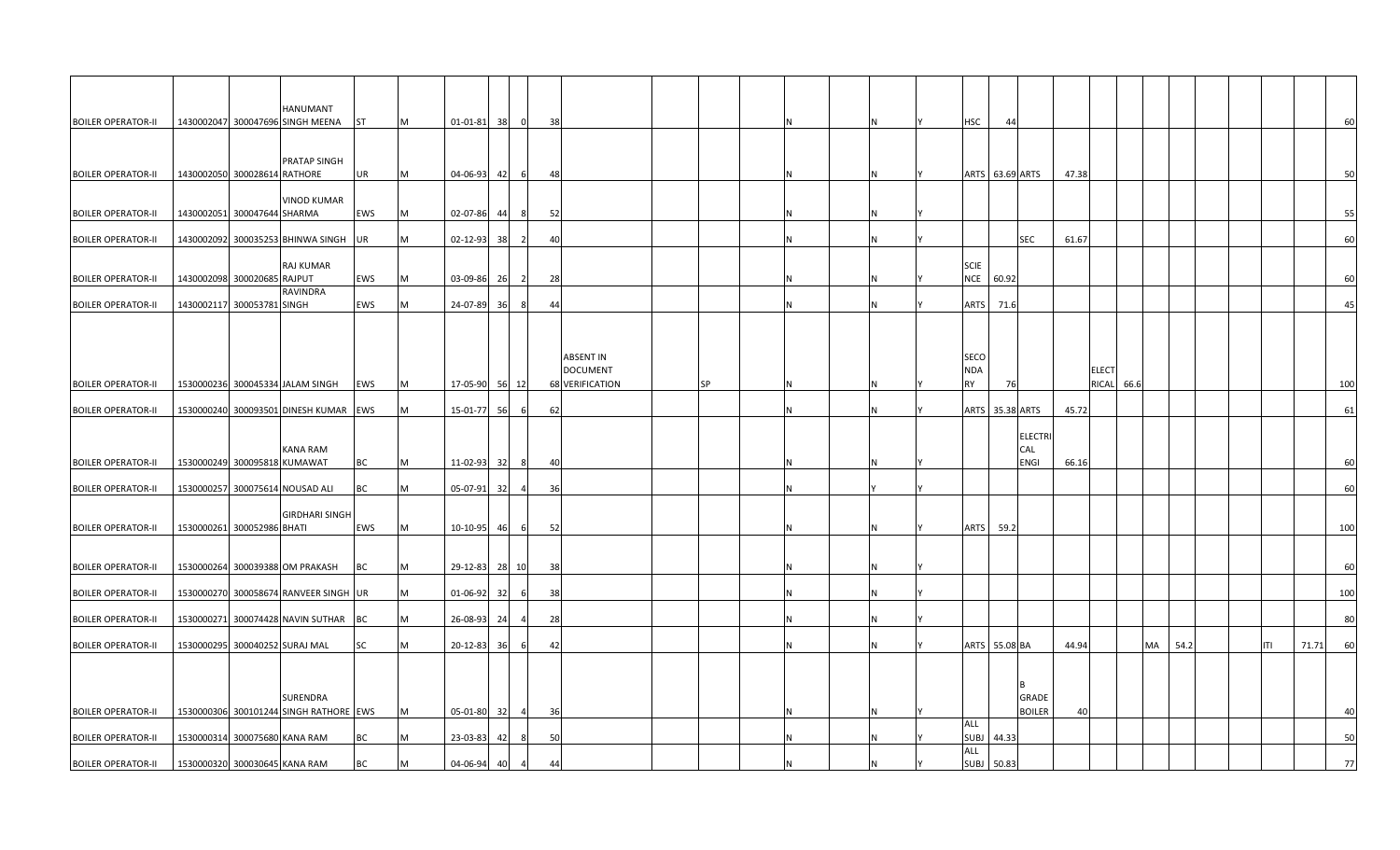|                           |                               |                                         |            |   |                |    |                |      |  |  |   |   | ACC             |          |                             |       |      |             |      |      |              |    |       |
|---------------------------|-------------------------------|-----------------------------------------|------------|---|----------------|----|----------------|------|--|--|---|---|-----------------|----------|-----------------------------|-------|------|-------------|------|------|--------------|----|-------|
| <b>BOILER OPERATOR-II</b> |                               | 1530000322 300003781 ROSHAN KUMAR BC    |            | M | 10-10-95 38 12 |    |                | 50   |  |  |   |   | OUN             | 55       |                             |       |      |             |      |      | <b>RSCIT</b> | 70 | 65    |
|                           |                               | NARENDRA                                |            |   |                |    |                |      |  |  |   |   |                 |          |                             |       |      |             |      |      |              |    |       |
| <b>BOILER OPERATOR-II</b> | 1530000334 300038362 SINGH    |                                         | <b>BC</b>  | M | 01-09-89 48    |    | 8              | 56   |  |  |   | N | ARTS 49.08 ARTS |          |                             | 48.56 |      |             |      |      |              |    |       |
|                           |                               |                                         |            |   |                |    |                |      |  |  |   |   |                 |          |                             |       |      |             |      |      |              |    |       |
| <b>BOILER OPERATOR-II</b> | 1530000366 300026239 NATH     | DHARMENDRA                              | BC         | M | 10-07-96 26    |    | -8             | 34   |  |  |   | N | PCM             | 53.8     |                             |       |      |             |      |      |              |    | 100   |
|                           |                               |                                         |            |   |                |    |                |      |  |  |   |   | SECO            |          |                             |       | MEC  |             |      |      |              |    |       |
|                           |                               | SATISH                                  |            |   |                |    |                |      |  |  |   |   | NDA             |          |                             |       | HANI |             |      |      |              |    |       |
| <b>BOILER OPERATOR-II</b> |                               | 1530000367 300052975 CHOUDHARY          | UR         | M | 10-11-87 58 12 |    |                | 70   |  |  |   | N | RY              | 42.83    |                             |       | CAL  | 52.2        |      |      |              |    | 60    |
|                           |                               |                                         |            |   |                |    |                |      |  |  |   |   |                 |          | <b>SECON</b><br><b>DARY</b> |       |      |             |      |      |              |    |       |
| <b>BOILER OPERATOR-II</b> |                               | 1530000373 300072484 BHIRAM RAM         | <b>SC</b>  | M | 04-08-85       | 22 | 6              | - 28 |  |  |   | N |                 |          | PASS                        | 44.33 |      |             |      |      |              |    | 100   |
|                           |                               |                                         |            |   |                |    |                |      |  |  |   |   | <b>BSER</b>     |          |                             |       |      | J K         |      |      |              |    |       |
|                           |                               | JAGDISH                                 |            |   |                |    |                |      |  |  |   |   | <b>AJME</b>     |          |                             |       |      | <b>STAT</b> |      |      |              |    |       |
| <b>BOILER OPERATOR-II</b> | 1530000378 300063882 PRAJAPAT |                                         | BC         | M | 04-07-87 40 10 |    |                | 50   |  |  | N | N |                 | 42       |                             |       |      |             | 63.3 |      |              |    | 60    |
|                           |                               |                                         |            |   |                |    |                |      |  |  |   |   |                 |          |                             |       |      |             |      |      |              |    |       |
|                           |                               | <b>BHARAT SINGH</b>                     |            |   |                |    |                |      |  |  |   |   |                 |          |                             |       |      | <b>HIND</b> |      |      |              |    |       |
| <b>BOILER OPERATOR-II</b> | 1530000381 300013228 CHOUHAN  |                                         | BC         | M | 04-05-90 66    |    | - 8            | - 74 |  |  |   | N | ARTS 45.38 ARTS |          |                             | 45.11 |      |             |      | - 53 |              |    | 36    |
|                           |                               |                                         |            |   |                |    |                |      |  |  |   |   |                 |          |                             |       |      |             |      |      |              |    |       |
| <b>BOILER OPERATOR-II</b> |                               | 1530000382 300019779 AMIT SINGH         | UR         | M | 30-12-92       | 50 |                | 56   |  |  |   | N | ART             | 63.69 BA |                             | 54.05 |      |             |      |      |              |    | 55    |
| <b>BOILER OPERATOR-II</b> |                               | 1630000341 300021180 PRADEEP SAINI      | <b>BC</b>  | M | 16-08-80 18    |    |                | 24   |  |  | Ν | N |                 |          | <b>HSC</b> 42.77 ARTS       | 43.05 |      |             |      |      |              |    | 51    |
|                           |                               |                                         |            |   |                |    |                |      |  |  |   |   |                 |          |                             |       |      |             |      |      |              |    |       |
|                           |                               | HARISHANKAR                             |            |   |                |    |                |      |  |  |   |   |                 |          |                             |       |      |             |      |      |              |    |       |
| <b>BOILER OPERATOR-II</b> | 1630000342 300036121 NAGAR    |                                         | BC         | M | 10-05-92 36    |    | -4             | 40   |  |  | N | N | <b>ARTS</b>     | 51.6     |                             |       |      |             |      |      |              |    | 66.85 |
|                           |                               |                                         |            |   |                |    |                |      |  |  |   |   |                 |          |                             |       |      |             |      |      |              |    |       |
|                           |                               | NARENDRA                                |            |   |                |    |                |      |  |  |   |   |                 |          |                             |       |      |             |      |      |              |    |       |
|                           |                               | SINGH                                   |            |   |                |    |                |      |  |  |   |   |                 |          |                             |       |      |             |      |      |              |    |       |
| <b>BOILER OPERATOR-II</b> | 1630000343 300051629 RANAWAT  |                                         | UR         | M | 05-06-92       | 40 | 6              | 46   |  |  |   | Ν |                 |          | <b>BCOM</b>                 | 45.94 |      |             |      |      |              |    | 74.71 |
| <b>BOILER OPERATOR-II</b> | 1630000359 300036037 GOCHER   | <b>HARIOM</b>                           | <b>MBC</b> | M | $06 - 05 - 91$ | 22 | -6             | 28   |  |  | N | N | <b>ARTS</b>     | 47.4     |                             |       |      |             |      |      |              |    | 65.71 |
|                           |                               |                                         |            |   |                |    |                |      |  |  |   |   |                 |          |                             |       |      |             |      |      |              |    |       |
|                           |                               |                                         |            |   |                |    |                |      |  |  |   |   | SECO            |          | <b>BOILER</b>               |       |      |             |      |      |              |    |       |
|                           |                               | JITENDRA                                |            |   |                |    |                |      |  |  |   |   | NDA             |          | ATTEN                       |       |      |             |      |      |              |    |       |
| <b>BOILER OPERATOR-II</b> |                               | 1630000363 300032386 KUMAR MEENA ST     |            | M | 12-06-87 26 12 |    |                | 38   |  |  | N | N | <b>RY</b>       |          | 33.67 DAN                   | 67    |      |             |      |      |              |    | 60    |
|                           |                               |                                         |            |   |                |    |                |      |  |  |   |   |                 |          |                             |       |      |             |      |      |              |    |       |
|                           |                               | YASHVEER                                |            |   |                |    |                |      |  |  |   |   | <b>SCIE</b>     |          |                             |       |      |             |      |      |              |    |       |
| <b>BOILER OPERATOR-II</b> |                               | 1630000365 300046108 CHOUDHARY          | <b>UR</b>  | M | 12-03-90 64    |    | 8 <sup>l</sup> | 72   |  |  |   | N | <b>NCE</b>      | 60       |                             |       |      |             |      |      |              |    | 73    |
|                           |                               |                                         |            |   |                |    |                |      |  |  |   |   |                 |          |                             |       |      |             |      |      |              |    |       |
|                           |                               | PRADIP                                  |            |   |                |    |                |      |  |  |   |   | <b>SCIE</b>     |          |                             |       |      |             |      |      |              |    |       |
| <b>BOILER OPERATOR-II</b> |                               | 1630000366 300023569 KUSHWAHA           | UR         | M | 05-05-92       |    | 60 16          | - 76 |  |  |   | N | <b>NCE</b>      |          | 58 BSC                      | 55    |      |             |      |      |              |    | 76    |
| <b>BOILER OPERATOR-II</b> |                               | 1630000371 300063276 SIRFIROJ ANSARI BC |            | M | 14-12-92 66    |    | 14             | 80   |  |  |   | N | <b>ARTS</b>     |          | 63 BA                       | 44    |      |             |      |      |              |    | 76    |
|                           |                               |                                         |            |   |                |    |                |      |  |  |   |   |                 |          |                             |       |      |             |      |      |              |    |       |
|                           |                               |                                         |            |   |                |    |                |      |  |  |   |   |                 |          |                             |       |      |             |      |      |              |    |       |
|                           | 1630000375 300085676 GOACHER  | RAJENDARA                               | BC         | M | 03-04-88 38    |    | -6             | 44   |  |  |   |   |                 |          |                             |       |      |             |      |      |              |    | 50    |
| <b>BOILER OPERATOR-II</b> |                               |                                         |            |   |                |    |                |      |  |  |   |   |                 |          |                             |       |      |             |      |      |              |    |       |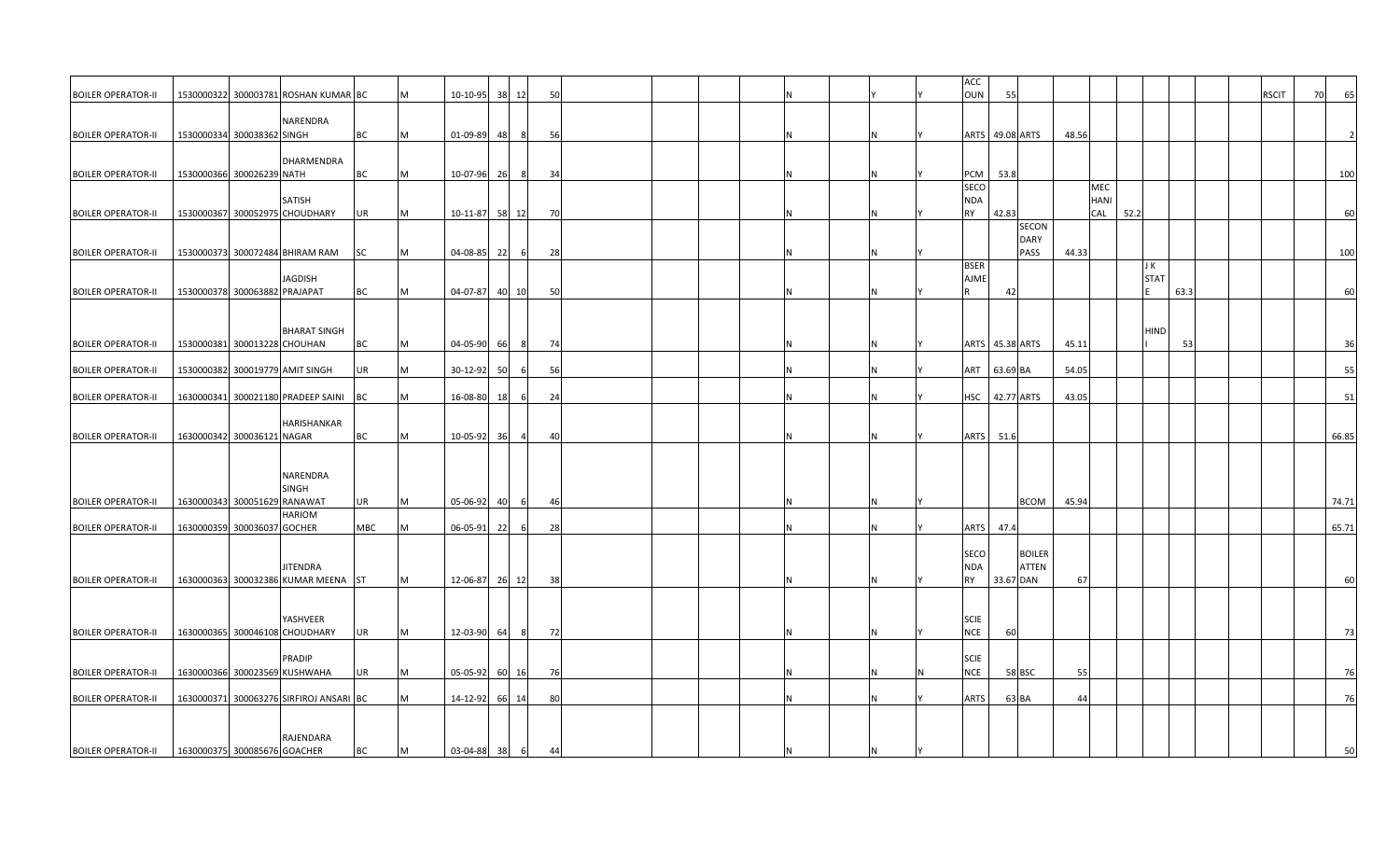|                           |                             |                                        |            |   |             |    |                |    |           |  |   |   |                           |                 | MEC  |           |  |               |    |             |
|---------------------------|-----------------------------|----------------------------------------|------------|---|-------------|----|----------------|----|-----------|--|---|---|---------------------------|-----------------|------|-----------|--|---------------|----|-------------|
|                           |                             | CHANDRAMOHA                            |            |   |             |    |                |    |           |  |   |   |                           |                 | HANI |           |  |               |    |             |
| <b>BOILER OPERATOR-II</b> |                             | 1630000382 300005366 N SHARMA          | UR         | M | $08-09-91$  | 50 | 6              | 56 |           |  | N |   | ARTS 53.23                |                 | CAL  | 54.8      |  | <b>BOILER</b> | 71 | 71          |
|                           |                             |                                        |            |   |             |    |                |    |           |  |   |   | <b>BCOM</b>               |                 |      |           |  |               |    |             |
| <b>BOILER OPERATOR-II</b> |                             | 1630000384 300012237 NIKIT JANGID      | MBC        | M | 21-05-91    | 40 | -6             | 46 | <b>SP</b> |  | N |   | <b>RBSC</b> 52.77 UOK     | 54.55 NCVT 71.7 |      |           |  |               |    | 71.71       |
|                           |                             | <b>SUDHIR</b>                          |            |   |             |    |                |    |           |  |   |   | COM                       |                 |      |           |  |               |    |             |
| <b>BOILER OPERATOR-II</b> | 1630000392 300023731 PANWAR |                                        | SC         | М | 20-10-92    | 28 |                | 36 |           |  | N |   | MER 51.08 BA              | 45.94           |      |           |  |               |    | 71.28       |
|                           |                             |                                        |            |   |             |    |                |    |           |  |   |   |                           |                 |      |           |  |               |    |             |
| <b>BOILER OPERATOR-II</b> |                             | 1630000398 300065239 ASHISH GOCHAR MBC |            | M | 06-07-90    | 22 |                | 26 |           |  | N |   | PCB<br>47.54 B A          | 44.83           |      |           |  |               |    | 65.42       |
|                           |                             |                                        |            |   |             |    |                |    |           |  |   |   |                           |                 |      |           |  |               |    |             |
|                           |                             | <b>LALIT KISHOR</b>                    |            |   |             |    |                |    |           |  |   |   |                           |                 |      |           |  |               |    |             |
| <b>BOILER OPERATOR-II</b> | 1630000399 300067857 SUMAN  |                                        | BC         | M | 12-02-89    | 40 | 8              | 48 |           |  | N |   | ARTS 49.69 ARTS           | 47.09           |      |           |  |               |    | 66          |
|                           |                             |                                        |            |   |             |    |                |    |           |  |   |   |                           |                 |      |           |  |               |    |             |
|                           |                             |                                        |            |   |             |    |                |    |           |  |   |   |                           |                 |      |           |  |               |    |             |
|                           |                             | SANTOSH                                |            |   |             |    |                |    |           |  |   |   | COM                       |                 |      |           |  | ITI           |    |             |
|                           |                             | <b>KUMAR TEJUPAL</b>                   |            |   |             |    |                |    |           |  |   |   | <b>MER</b>                |                 |      |           |  | <b>BOILER</b> |    |             |
| <b>BOILER OPERATOR-II</b> | 1630000400 300079487 PAL    |                                        | UR         | M | 19-09-92    | 56 | $\overline{4}$ | 60 |           |  | N | N | CE<br>50                  |                 |      |           |  | <b>ATTN</b>   |    | 76.28 76.28 |
|                           |                             |                                        |            |   |             |    |                |    |           |  |   |   |                           |                 |      |           |  |               |    |             |
| <b>BOILER OPERATOR-II</b> |                             | 1630000407 300068422 GAUTAM SINGH UR   |            | М | 16-09-97    | 34 | $\Omega$       | 34 |           |  | N |   | ARTS<br>54.8              |                 |      |           |  |               |    | 71.42       |
|                           |                             |                                        |            |   |             |    |                |    |           |  |   |   |                           |                 |      |           |  |               |    |             |
| <b>BOILER OPERATOR-II</b> |                             | 1630000412 300040087 ANKUR KUMAR       | BC         | М | 18-02-94    | 36 | 10             | 46 |           |  | N |   | ARTS 49.38                |                 |      |           |  |               |    | 70.14       |
|                           |                             |                                        |            |   |             |    |                |    |           |  |   |   | COM                       |                 |      |           |  |               |    |             |
| <b>BOILER OPERATOR-II</b> |                             | 1630000414 300050973 MAYANK SINGH      | <b>EWS</b> | М | 10-05-96    | 44 |                | 48 |           |  | N |   | MER<br>50.6               |                 |      |           |  |               |    | 67.71       |
|                           |                             |                                        |            |   |             |    |                |    |           |  |   |   |                           |                 |      |           |  |               |    |             |
| <b>BOILER OPERATOR-II</b> |                             | 1630000417 300067789 BRIJRAJ SINGH     | UR         | M | 02-02-95    | 16 | 10             | 26 |           |  | N |   | ARTS<br>55.38             |                 |      |           |  |               |    | 68.28       |
|                           |                             |                                        |            |   |             |    |                |    |           |  |   |   |                           |                 |      |           |  |               |    |             |
| <b>BOILER OPERATOR-II</b> |                             | 1630000421 300029265 NEELU KUMARI BC   |            |   | $15-08-95$  | 42 | -8             | 50 |           |  | N |   | <b>ARTS</b><br>52.2 BA    | 42              |      |           |  |               |    | 71.85       |
|                           |                             |                                        |            |   |             |    |                |    |           |  |   |   |                           |                 |      |           |  |               |    |             |
|                           |                             | <b>SURENDRA</b>                        |            |   |             |    |                |    |           |  |   |   |                           |                 | ΤL   |           |  |               |    |             |
| <b>BOILER OPERATOR-II</b> | 1630000424 300039494 KUMAR  |                                        | BC         | М | 12-07-93    | 40 | 8              | 48 |           |  | N |   | ARTS 63.38                |                 |      | NCVT 67.1 |  |               |    | 67.14       |
|                           |                             |                                        |            |   |             |    |                |    |           |  |   |   |                           |                 |      |           |  |               |    |             |
|                           |                             | ABHISHEK                               |            |   |             |    |                |    |           |  |   |   |                           |                 |      |           |  |               |    |             |
| <b>BOILER OPERATOR-II</b> | 1630000429 300018373 PANWAR |                                        | BC         | M | 11-01-96    | 48 | 12             | 60 |           |  | N |   | PCM<br>57.2               |                 |      |           |  |               |    | 65.28       |
|                           |                             |                                        |            |   |             |    |                |    |           |  |   |   |                           |                 |      |           |  |               |    |             |
|                           |                             | <b>BANWARI LAL</b>                     |            |   |             |    |                |    |           |  |   |   |                           |                 |      |           |  |               |    |             |
| <b>BOILER OPERATOR-II</b> | 1630000430 300092410 GOCHER |                                        | MBC        | М | 12-03-95    | 32 | -61            | 38 |           |  | N |   | <b>ARTS</b><br>64.6       |                 |      |           |  |               |    | 65.71       |
|                           |                             |                                        |            |   |             |    |                |    |           |  |   |   |                           |                 |      |           |  |               |    |             |
| <b>BOILER OPERATOR-II</b> |                             | 1630000432 300066923 TEJRAJ SINGH      | UR         | M | $23-09-91$  | 28 | -6             | 34 |           |  | N |   | <b>ARTS</b><br>46.2       |                 |      |           |  |               |    | 67.14       |
|                           |                             |                                        |            |   |             |    |                |    |           |  |   |   | SR                        |                 |      |           |  |               |    |             |
|                           |                             | <b>MAHENDRA</b>                        |            |   |             |    |                |    |           |  |   |   | SECO                      |                 |      |           |  |               |    |             |
| <b>BOILER OPERATOR-II</b> | 1630000438 300037515 KUMAR  |                                        | BC         | М | 10-11-92    | 56 | -81            | 64 |           |  | N |   | <b>NDA</b><br>52.62 BA    | 44              |      |           |  |               |    | 68          |
|                           |                             |                                        |            |   |             |    |                |    |           |  |   |   | <b>HIGH</b>               |                 |      |           |  |               |    |             |
|                           |                             | PUSHPENDRA                             |            |   |             |    |                |    |           |  |   |   | SCH                       |                 |      |           |  |               |    |             |
| <b>BOILER OPERATOR-II</b> | 1630000448 300102473 KUMAR  |                                        | UR         | М | $05-07-91$  | 44 | - 8            | 52 |           |  | Ν |   | OOL<br>45.83 BA           | 39.81           |      |           |  |               |    | 76.57       |
|                           |                             |                                        |            |   |             |    |                |    |           |  |   |   | <b>GENE</b>               |                 |      |           |  |               |    |             |
|                           |                             | <b>JOGENDRA</b>                        |            |   |             |    |                |    |           |  |   |   | RAL                       |                 |      |           |  | ITI           |    |             |
| <b>BOILER OPERATOR-II</b> | 1630000452 300035814 SINGH  |                                        | UR         | M | 03-04-90    | 72 | 6              | 78 |           |  | N |   | <b>SUBJ</b><br>53.33 ARTS | 47              |      |           |  | <b>FITTER</b> | 72 | 80          |
|                           |                             |                                        |            |   |             |    |                |    |           |  |   |   |                           |                 |      |           |  |               |    |             |
|                           |                             |                                        |            |   |             |    |                |    |           |  |   |   | ALL                       |                 |      |           |  |               |    |             |
|                           |                             | NARENDRA                               |            |   |             |    |                |    |           |  |   |   | SUBJ                      |                 |      |           |  |               |    |             |
| <b>BOILER OPERATOR-II</b> |                             | 1630000454 300100628 SINGH HADA        | EWS        | M | 15-06-89 20 |    | 8              | 28 |           |  |   |   | <b>ECTS</b><br>43.83      |                 |      |           |  |               |    | 69          |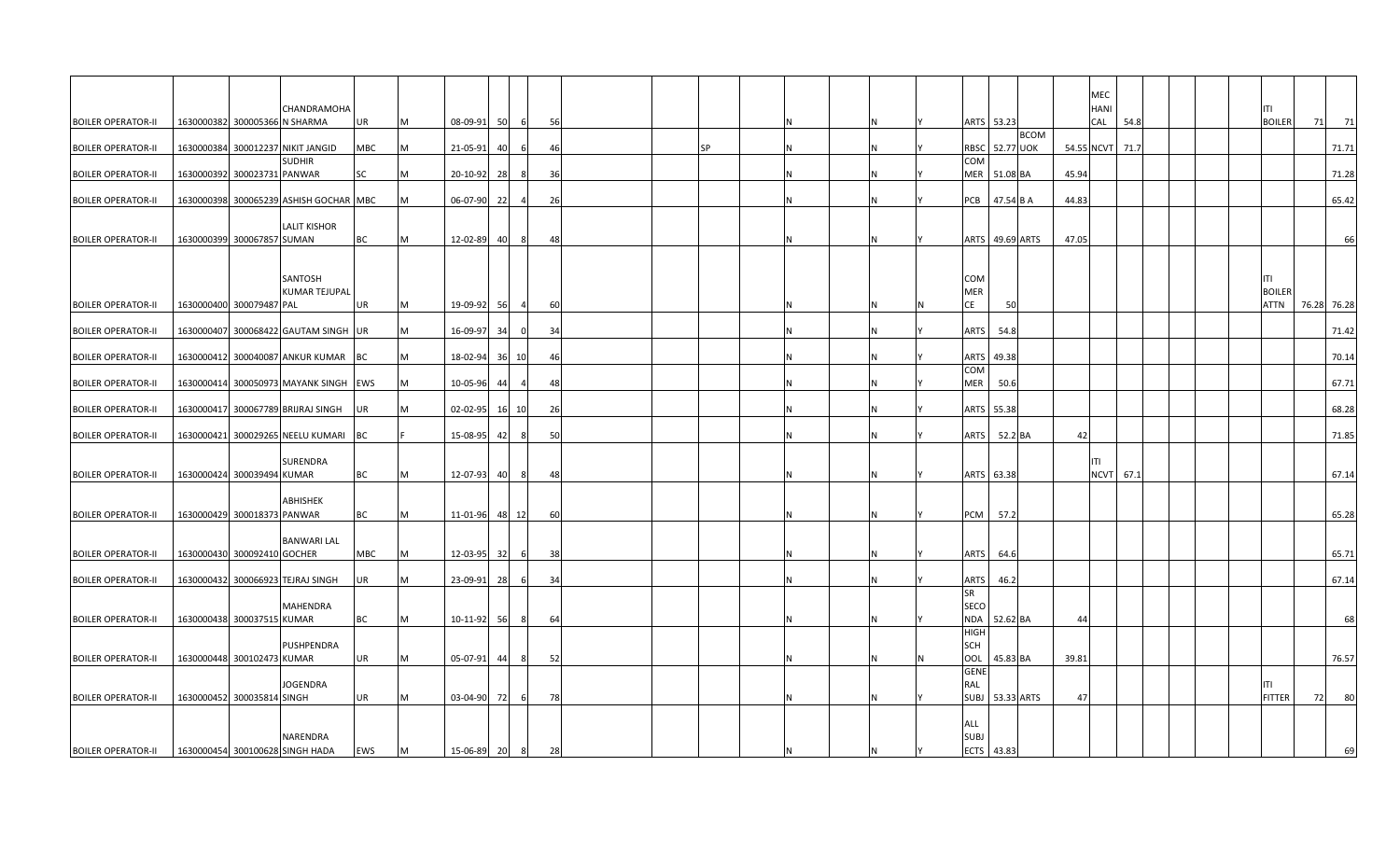|                           |                              |                                                 |           |   |                |    |                |    |                                                 |  |  |   |   |                                 |            | <b>BOILER</b>           |       |                 |  |  |  |       |
|---------------------------|------------------------------|-------------------------------------------------|-----------|---|----------------|----|----------------|----|-------------------------------------------------|--|--|---|---|---------------------------------|------------|-------------------------|-------|-----------------|--|--|--|-------|
| <b>BOILER OPERATOR-II</b> |                              | 1630000458 300041519 AASHIF ALI                 | UR        | M | 01-05-87 38    |    | 6              | 44 |                                                 |  |  |   |   |                                 |            | ATTEN<br>ARTS 42.31 DAN | 60    |                 |  |  |  | 60    |
|                           |                              |                                                 |           |   |                |    |                |    |                                                 |  |  |   |   |                                 |            |                         |       |                 |  |  |  |       |
|                           |                              | <b>SHIV DAYAL</b>                               |           |   |                |    |                |    |                                                 |  |  |   |   |                                 |            |                         |       |                 |  |  |  |       |
| <b>BOILER OPERATOR-II</b> |                              | 1630000464 300054087 VAISHNAV                   | ВC        | M | 07-05-92 42    |    | 8 <sup>8</sup> | 50 |                                                 |  |  | N |   |                                 | ARTS 52.77 |                         |       |                 |  |  |  | 66.42 |
|                           |                              |                                                 |           |   |                |    |                |    | DISQUALIFIED ON<br><b>ACCOUNT OF</b>            |  |  |   |   |                                 |            |                         |       |                 |  |  |  |       |
|                           |                              | JEETENDRA                                       |           |   |                |    |                |    | <b>DOCUMENT</b>                                 |  |  |   |   |                                 |            |                         |       |                 |  |  |  |       |
| <b>BOILER OPERATOR-II</b> | 1630000469 300068066 MEENA   |                                                 | ST        | М | 20-07-88 42 14 |    |                |    | 56 VERIFICATION                                 |  |  | N |   |                                 |            | PCM 57.69 B TECH        | 58.53 |                 |  |  |  | 60    |
| <b>BOILER OPERATOR-II</b> | 1630000471 300083069 KHINCHI | <b>RAKESH KUMAR</b>                             | SC        | М | 08-06-83       | 46 | - 81           |    | ABSENT IN<br><b>DOCUMENT</b><br>54 VERIFICATION |  |  | N |   | all<br><b>SUBJ</b><br>ECT<br>SR | 40.83 ITI  | <b>BOILER</b>           | 70    | <b>BOILE</b>    |  |  |  | 70    |
|                           |                              |                                                 |           |   |                |    |                |    |                                                 |  |  |   |   | SECO                            |            | ATTEN                   |       |                 |  |  |  |       |
| <b>BOILER OPERATOR-II</b> |                              | 1630000472 300040172 MANISH YADAV BC            |           | М | 01-08-95 30    |    | 6              | 36 |                                                 |  |  | N |   | <b>NDA</b><br><b>SCIE</b>       |            | <b>57 DNT</b>           |       | 67.57 ATTE 67.6 |  |  |  | 67.57 |
| <b>BOILER OPERATOR-II</b> |                              | 1630000477 300044112 NARESH PARETA BC           |           | M | 12-12-95       | 48 |                | 56 |                                                 |  |  | Ν |   | <b>NCE</b>                      | 55         |                         |       |                 |  |  |  | 75.14 |
| <b>BOILER OPERATOR-II</b> | 1630000478 300060008 YADAV   | NAGENDRA                                        | UR        | м | 05-01-99 30    |    | - 6            | 36 |                                                 |  |  | N | N | HSC                             | 44.6       |                         |       |                 |  |  |  | 50    |
|                           |                              |                                                 |           |   |                |    |                |    |                                                 |  |  |   |   |                                 |            |                         |       |                 |  |  |  |       |
| <b>BOILER OPERATOR-II</b> |                              | 1630000479 300031729 SUNIL GAUTAM UR            |           | м | 03-09-83       | 40 |                | 44 |                                                 |  |  | N |   |                                 | ARTS 53.08 |                         |       |                 |  |  |  | 73    |
| <b>BOILER OPERATOR-II</b> | 1630000480 300037090 HADA    | <b>GAJRAJ SINGH</b>                             | UR        | М | 05-05-97 50    |    | $\overline{4}$ | 54 |                                                 |  |  | N |   |                                 |            |                         |       |                 |  |  |  | 72.14 |
|                           |                              | HANSRAJ                                         |           |   |                |    |                |    |                                                 |  |  |   |   |                                 |            |                         |       |                 |  |  |  |       |
| <b>BOILER OPERATOR-II</b> |                              | 1630000484 300048890 KUMAR BULIA                | SC        | М | 10-06-81       | 40 | $\overline{a}$ | 44 |                                                 |  |  | N |   |                                 | ARTS 37.69 |                         |       |                 |  |  |  | 65.42 |
| <b>BOILER OPERATOR-II</b> |                              | 1630000487 300044701 SANJAY GUPTA               | EWS       | М | 07-08-97       | 50 | 14             | 64 |                                                 |  |  |   |   | PCM                             |            | 72.2 B SC               | 64.27 |                 |  |  |  | 74    |
|                           |                              | <b>LOKESH SINGH</b>                             |           |   |                |    |                |    |                                                 |  |  |   |   | ALL<br><b>SUBJ</b>              |            | ITI                     |       |                 |  |  |  |       |
| <b>BOILER OPERATOR-II</b> | 1630000488 300035189 GAUR    |                                                 | UR        | М | 18-12-91 36    |    | $\sim$ 4       | 40 |                                                 |  |  | N |   | ECT                             |            | 40 BOILER               | 70.85 |                 |  |  |  | 70.85 |
|                           |                              | MAHAVEER<br><b>SINGH</b>                        |           |   |                |    |                |    |                                                 |  |  |   |   |                                 |            |                         |       |                 |  |  |  |       |
| <b>BOILER OPERATOR-II</b> |                              | 1630000493 300034107 CHUNDAWAT                  | UR        | M | 20-01-94       | 40 | 6              | 46 |                                                 |  |  | N |   | HSC                             | 59.23      |                         |       |                 |  |  |  | 61    |
| <b>BOILER OPERATOR-II</b> |                              | NARENDRA<br>1630000495 300062131 KUMAR NAGAR BC |           | M | 01-02-92 52    |    | 10             | 62 |                                                 |  |  | N |   | ARTS                            | 47.4       |                         |       |                 |  |  |  | 67.14 |
|                           |                              | MUKESH KUMAR                                    |           |   |                |    |                |    |                                                 |  |  |   |   | <b>BSER</b><br>AJME             |            | <b>BA UOK</b>           |       |                 |  |  |  |       |
| <b>BOILER OPERATOR-II</b> | 1630000499 300048986 MEENA   |                                                 | <b>ST</b> | М | 08-07-80 52    |    | 8              | 60 |                                                 |  |  | N |   | R.                              |            | 50 KOTA                 | 49.61 |                 |  |  |  | 55    |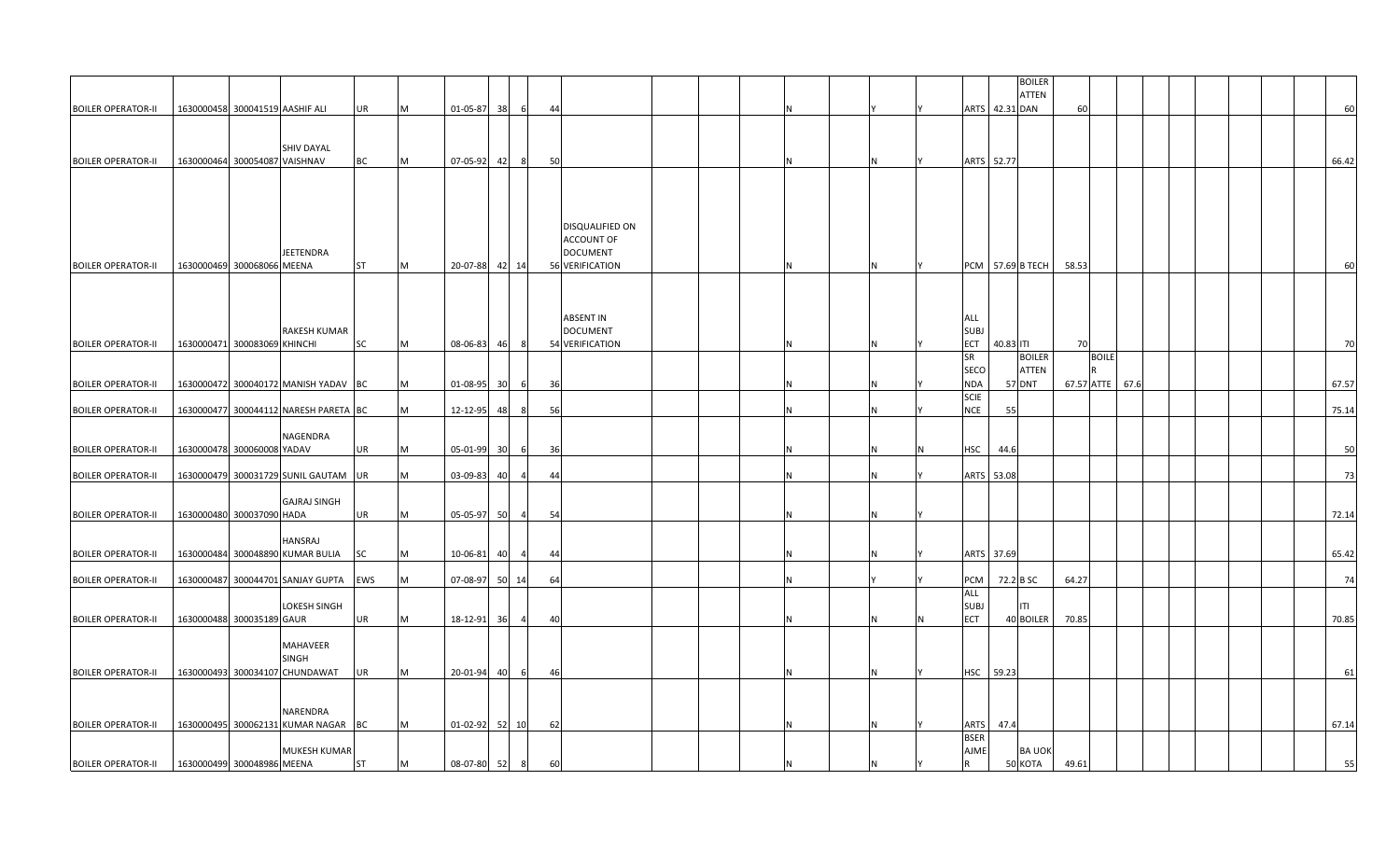|                           |                               |                                       |     |   |                  |    |                |     |  |  |   |    |  | RBSE        | <b>UOK</b>      |       |                   |      |  |               |    |       |
|---------------------------|-------------------------------|---------------------------------------|-----|---|------------------|----|----------------|-----|--|--|---|----|--|-------------|-----------------|-------|-------------------|------|--|---------------|----|-------|
|                           |                               |                                       |     |   |                  |    |                |     |  |  |   |    |  |             |                 |       |                   |      |  |               |    |       |
| <b>BOILER OPERATOR-II</b> |                               | 1630000509 300089259 HEMANT JHARIA BC |     | М | 19-07-93         | 28 | 10             | 38  |  |  |   |    |  |             | AJME 58.62 KOTA | 49.72 |                   |      |  |               |    | 70.42 |
|                           |                               |                                       |     |   |                  |    |                |     |  |  |   |    |  |             |                 |       |                   |      |  |               |    |       |
|                           |                               |                                       |     |   |                  |    |                |     |  |  |   |    |  |             |                 |       |                   |      |  |               |    |       |
|                           |                               | <b>ROHIT SINGH</b>                    |     |   |                  |    |                |     |  |  |   |    |  |             |                 |       |                   |      |  |               |    |       |
| <b>BOILER OPERATOR-II</b> | 1630000513 300060930 RATHORE  |                                       | UR  | M | 14-05-93 34      |    | 8 <sup>1</sup> | -42 |  |  |   |    |  |             |                 |       |                   |      |  |               |    | 69.57 |
|                           |                               |                                       |     |   |                  |    |                |     |  |  |   |    |  |             |                 |       |                   |      |  |               |    |       |
|                           |                               | MAHENDRA                              |     |   |                  |    |                |     |  |  |   |    |  |             |                 |       | <b>FITTE</b>      |      |  |               |    |       |
|                           |                               |                                       |     | м |                  |    |                |     |  |  |   |    |  |             |                 |       |                   |      |  |               |    |       |
| <b>BOILER OPERATOR-II</b> | 1730000190 300034371 KUMAR    |                                       | ВC  |   | 15-12-85 42      |    | 6              | 48  |  |  |   | LD |  |             | ARTS 46.77      |       |                   | 68.3 |  |               |    | 55    |
|                           |                               |                                       |     |   |                  |    |                |     |  |  |   |    |  |             |                 |       |                   |      |  |               |    |       |
|                           |                               |                                       |     |   |                  |    |                |     |  |  |   |    |  |             |                 |       |                   |      |  |               |    |       |
|                           |                               | <b>GULSHAN</b>                        |     |   |                  |    |                |     |  |  |   |    |  |             |                 |       |                   |      |  |               |    |       |
|                           |                               | KUMAR                                 |     |   |                  |    |                |     |  |  |   |    |  |             |                 |       |                   |      |  |               |    |       |
| <b>BOILER OPERATOR-II</b> | 1730000191 300031543 PRAJAPAT |                                       | BC  | м | 08-05-94         | 42 | -4             | -46 |  |  |   |    |  |             | ARTS 62.62      |       |                   |      |  |               |    | 71    |
|                           |                               |                                       |     |   |                  |    |                |     |  |  |   |    |  |             |                 |       |                   |      |  |               |    |       |
|                           |                               |                                       |     |   |                  |    |                |     |  |  |   |    |  |             |                 |       |                   |      |  |               |    |       |
|                           |                               | <b>VINOD KUMAR</b>                    |     |   |                  |    |                |     |  |  |   |    |  | ALL         |                 |       |                   |      |  |               |    |       |
| <b>BOILER OPERATOR-II</b> | 1730000192 300030725 SHARMA   |                                       | UR  | M | 13-12-82         | 44 |                | 48  |  |  |   |    |  | <b>SUB</b>  | 41.83           |       |                   |      |  |               |    | 66.28 |
|                           |                               |                                       |     |   |                  |    |                |     |  |  |   |    |  |             |                 |       |                   |      |  |               |    |       |
|                           |                               |                                       |     |   |                  |    |                |     |  |  |   |    |  |             |                 |       |                   |      |  |               |    |       |
|                           |                               | <b>SUBHASH</b>                        |     |   |                  |    |                |     |  |  |   |    |  | <b>ALL</b>  |                 |       |                   |      |  |               |    |       |
| <b>BOILER OPERATOR-II</b> |                               | 1730000196 300044420 KUMAR KAMAR SC   |     | M | 02-03-84 56      |    | $\overline{4}$ | 60  |  |  | N |    |  | <b>SUB</b>  | 54.17           |       |                   |      |  |               |    | 100   |
|                           |                               |                                       |     |   |                  |    |                |     |  |  |   |    |  |             |                 |       |                   |      |  |               |    |       |
|                           |                               |                                       |     |   |                  |    |                |     |  |  |   |    |  | ALL         |                 |       |                   |      |  |               |    |       |
| <b>BOILER OPERATOR-II</b> | 1730000220 300055431 SHRI RAM |                                       | SC  | Μ | 06-07-94         |    |                |     |  |  |   |    |  | <b>SUB</b>  | 52              |       |                   |      |  |               |    | 100   |
|                           |                               |                                       |     |   |                  |    |                |     |  |  |   |    |  |             |                 |       |                   |      |  |               |    |       |
| <b>BOILER OPERATOR-II</b> |                               | 1730000235 300035303 ANAND SINGH      | EWS | м | 20-02-88         | 38 | 10             | 48  |  |  |   |    |  |             |                 |       |                   |      |  |               |    | 70    |
|                           |                               |                                       |     |   |                  |    |                |     |  |  |   |    |  | <b>SEC</b>  |                 |       |                   |      |  |               |    |       |
|                           |                               |                                       |     |   |                  |    |                |     |  |  |   |    |  | <b>BSER</b> |                 |       |                   |      |  |               |    |       |
|                           |                               | <b>JAIVEER SINGH</b>                  |     |   |                  |    |                |     |  |  |   |    |  | AJME        |                 |       | ITI               |      |  |               |    |       |
|                           |                               |                                       |     |   |                  |    |                |     |  |  |   |    |  |             |                 |       |                   |      |  |               |    |       |
| <b>BOILER OPERATOR-II</b> |                               | 1730000256 300024695 SHEKHAWAT        | UR  | M | 17-11-94 44 10   |    |                | 54  |  |  | N |    |  | R           | 60              |       | <b>NCVT</b>       | 85   |  |               |    | 52    |
|                           |                               |                                       |     |   |                  |    |                |     |  |  |   |    |  |             |                 |       | MEC               |      |  |               |    |       |
|                           |                               | <b>BANWARI LAL</b>                    |     |   |                  |    |                |     |  |  |   |    |  |             |                 |       | HANI              |      |  |               |    |       |
| <b>BOILER OPERATOR-II</b> | 1730000265 300063692 DHAYAL   |                                       | BC  | M | $01-01-82$ 32 10 |    |                | -42 |  |  |   |    |  |             | ARTS 53.38      |       |                   | 70   |  |               |    | 65    |
|                           |                               |                                       |     |   |                  |    |                |     |  |  |   |    |  |             |                 |       |                   |      |  |               |    |       |
|                           |                               |                                       |     |   |                  |    |                |     |  |  |   |    |  |             |                 |       |                   |      |  |               |    |       |
|                           |                               |                                       |     |   |                  |    |                |     |  |  |   |    |  |             |                 |       |                   |      |  |               |    |       |
|                           |                               | PRITHVI SINGH                         |     |   |                  |    |                |     |  |  |   |    |  | <b>SCIE</b> |                 |       |                   |      |  |               |    |       |
| <b>BOILER OPERATOR-II</b> |                               | 1730000267 300101966 SHEKHAWAT        | UR  | M | 14-07-95 26      |    | 4              | 30  |  |  |   |    |  | <b>NCE</b>  | 59 B TECH       | 65.8  |                   |      |  |               |    | 60    |
|                           |                               |                                       |     |   |                  |    |                |     |  |  |   |    |  |             |                 |       |                   |      |  |               |    |       |
|                           |                               | <b>NAND LAL</b>                       |     |   |                  |    |                |     |  |  |   |    |  |             |                 |       |                   |      |  |               |    |       |
| <b>BOILER OPERATOR-II</b> | 1730000271 300065994 GURJAR   |                                       | MBC | M | 01-07-90 52 10   |    |                | 62  |  |  |   |    |  |             |                 |       |                   |      |  |               |    | 100   |
|                           |                               |                                       |     |   |                  |    |                |     |  |  |   |    |  |             |                 |       |                   |      |  |               |    |       |
|                           |                               | <b>BHANWAR</b>                        |     |   |                  |    |                |     |  |  |   |    |  | <b>SCIE</b> |                 |       |                   |      |  |               |    |       |
|                           |                               |                                       |     |   |                  |    |                |     |  |  |   |    |  |             |                 |       |                   |      |  |               |    |       |
| <b>BOILER OPERATOR-II</b> | 1730000276 300103316 SINGH    |                                       | EWS |   | 05-07-80         | 56 | -6             | 62  |  |  |   |    |  |             | NCE 52.62       |       |                   |      |  |               |    | 60    |
|                           |                               |                                       |     |   |                  |    |                |     |  |  |   |    |  |             |                 |       |                   |      |  |               |    |       |
| <b>BOILER OPERATOR-II</b> |                               | 1730000287 300103590 ASHOK SINGH      | EWS | M | $15-05-81$       |    | 38 12          | 50  |  |  | N |    |  |             | ARTS 47.69      |       |                   |      |  |               |    | 60    |
|                           |                               |                                       |     |   |                  |    |                |     |  |  |   |    |  |             |                 |       |                   |      |  |               |    |       |
|                           |                               |                                       |     |   |                  |    |                |     |  |  |   |    |  | ALL         |                 |       |                   |      |  |               |    |       |
|                           |                               | RAJENDRA                              |     |   |                  |    |                |     |  |  |   |    |  | <b>SUBJ</b> |                 |       |                   |      |  |               |    |       |
|                           |                               |                                       |     |   |                  |    |                |     |  |  |   |    |  | <b>ECT</b>  | 34              |       |                   |      |  |               |    | 50    |
| <b>BOILER OPERATOR-II</b> |                               | 1730000289 300067016 PRASAD SODHA SC  |     | м | 10-07-80 36      |    | - 81           | -44 |  |  |   |    |  |             |                 |       |                   |      |  |               |    |       |
|                           |                               |                                       |     |   |                  |    |                |     |  |  |   |    |  |             |                 |       |                   |      |  |               |    |       |
| <b>BOILER OPERATOR-II</b> |                               | 1830000150 300010502 GOVIND SINGH     | EWS | м | $01-10-93$ 54    |    | - 8            | 62  |  |  |   |    |  |             | BA              | 49.5  |                   |      |  |               |    | 52    |
|                           |                               |                                       |     |   |                  |    |                |     |  |  |   |    |  | <b>SCIE</b> |                 |       | ELECT             |      |  |               |    |       |
| <b>BOILER OPERATOR-II</b> | 1830000166 300015331 JAI RAM  |                                       | SC  | М | 14-07-85 66      |    | 10             | 76  |  |  |   |    |  |             | NCE 71.69       |       | <b>RICAL</b> 74.2 |      |  | <b>RS CIT</b> | 53 | 90    |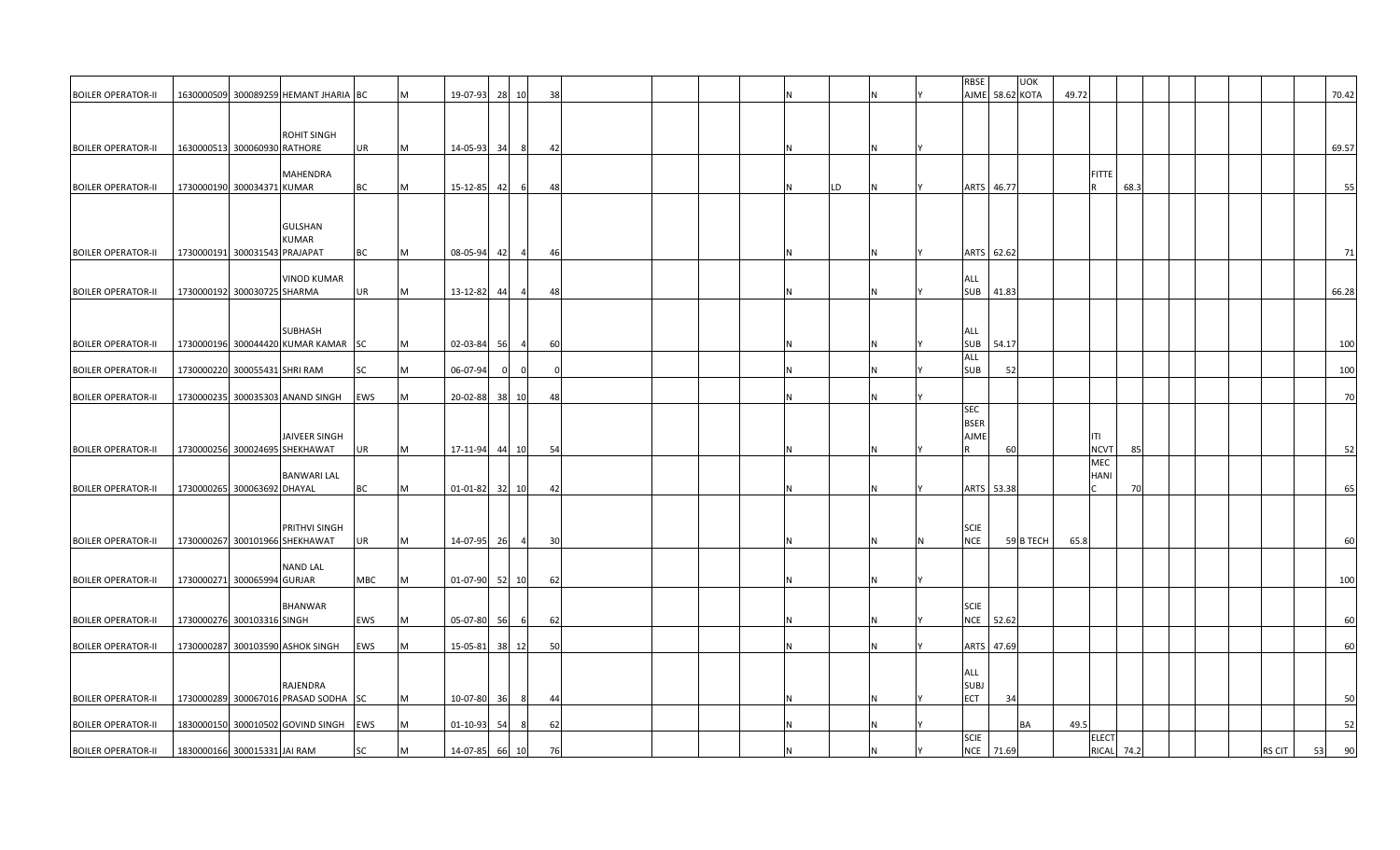| <b>BOILER OPERATOR-II</b> | DHANNJAY<br>1830000198 300052023 YADAV                 | UR<br>M         | 01-05-90       | 34 | 38                   |  |  |   |  |   |                           |          |                 |       |  |  | 83.57 |
|---------------------------|--------------------------------------------------------|-----------------|----------------|----|----------------------|--|--|---|--|---|---------------------------|----------|-----------------|-------|--|--|-------|
|                           |                                                        |                 |                |    |                      |  |  |   |  |   |                           |          |                 |       |  |  |       |
| <b>BOILER OPERATOR-II</b> | 1830000207 300061525 SANDEEP SINGH UR                  | M               | 22-10-93       | 32 | 34                   |  |  |   |  |   | XII                       | 61.3     |                 |       |  |  | 81.71 |
|                           |                                                        |                 |                |    |                      |  |  |   |  |   |                           |          |                 |       |  |  |       |
|                           |                                                        |                 |                |    |                      |  |  |   |  |   | UP                        |          |                 |       |  |  |       |
| <b>BOILER OPERATOR-II</b> | <b>VIVEK KUMAR</b><br>1930000236 300024318 BIKAU YADAV | M               | 16-06-99 60    |    | 60<br>$\Omega$       |  |  |   |  | N | <b>BOR</b><br>l D         |          | U P<br>69 BORD  | 78    |  |  | 65    |
|                           |                                                        | UR              |                |    |                      |  |  |   |  |   |                           |          |                 |       |  |  |       |
|                           | VIPENDRA                                               |                 |                |    |                      |  |  |   |  |   |                           |          |                 |       |  |  |       |
| <b>BOILER OPERATOR-II</b> | 1930000249 300024819 SINGH SOLANKI UR                  | M               | 10-01-90 34 10 |    | 44                   |  |  |   |  |   | <b>ARTS</b>               |          | 60 BA           | 40.63 |  |  | 100   |
|                           |                                                        |                 |                |    |                      |  |  |   |  |   | ALL                       |          |                 |       |  |  |       |
|                           | <b>VIKRAM</b>                                          |                 |                |    |                      |  |  |   |  |   | <b>SUBJ</b>               |          |                 |       |  |  |       |
| <b>BOILER OPERATOR-II</b> | 1930000250 300105262 KUMAWAT                           | BC<br>M         | 25-05-96       | 34 | 42<br>-81            |  |  |   |  |   | <b>ECT</b>                | 52.67    |                 |       |  |  | 60    |
|                           |                                                        |                 |                |    |                      |  |  |   |  |   |                           |          |                 |       |  |  |       |
|                           | <b>RATAN SINGH</b>                                     |                 |                |    |                      |  |  |   |  |   |                           |          |                 |       |  |  |       |
| <b>BOILER OPERATOR-II</b> | 1930000251 300077136 SHAKTAWAT                         | UR<br>M         | 17-06-83 28 10 |    | 38                   |  |  |   |  |   |                           |          |                 |       |  |  | 56    |
|                           |                                                        |                 |                |    |                      |  |  |   |  |   | SR                        |          |                 |       |  |  |       |
|                           |                                                        |                 |                |    |                      |  |  |   |  |   | <b>HIGH</b>               |          | <b>GRADU</b>    |       |  |  |       |
| <b>BOILER OPERATOR-II</b> | 1930000262 300005593 NILESH SONI                       | <b>MBC</b><br>M | 02-11-97 56    |    | 58<br>$\overline{2}$ |  |  |   |  |   | ER                        |          | 49.4 ATION      | 42.73 |  |  | 66.14 |
|                           |                                                        |                 |                |    |                      |  |  |   |  |   | <b>ALL</b>                |          | SECON<br>n.     |       |  |  |       |
| <b>BOILER OPERATOR-II</b> | 1930000267 300001475 DILIP RAWAT                       | UR<br>M         | 20-06-92       | 52 | 56                   |  |  |   |  |   | <b>SUBJ</b><br><b>ECT</b> |          | 39.5 CLASS      | 60    |  |  | 100   |
|                           |                                                        |                 |                |    |                      |  |  |   |  |   | <b>BSER</b>               |          |                 |       |  |  |       |
| <b>BOILER OPERATOR-II</b> | 1930000272 300085405 SUSHIL SUTHAR                     | <b>BC</b><br>M  | 22-01-93       | 38 | 44                   |  |  |   |  |   | <b>AJME</b>               | 45       |                 |       |  |  | 65    |
|                           |                                                        |                 |                |    |                      |  |  |   |  |   |                           |          |                 |       |  |  |       |
|                           |                                                        |                 |                |    |                      |  |  |   |  |   | <b>RBSE</b>               |          |                 |       |  |  |       |
|                           | <b>BHAWANI SINGH</b>                                   |                 |                |    |                      |  |  |   |  |   | <b>AJME</b>               |          | <b>RBSE</b>     |       |  |  |       |
| <b>BOILER OPERATOR-II</b> | 1930000277 300006864 CHUNDAWAT                         | UR<br>M         | $01-02-92$     | 44 | 52<br>8              |  |  |   |  |   | <b>R</b><br><b>SR</b>     |          | 41.66 AJMER     | 45.4  |  |  | 100   |
|                           |                                                        |                 |                |    |                      |  |  |   |  |   | <b>HIGH</b>               |          |                 |       |  |  |       |
|                           | <b>CHETAN KUMAR</b>                                    |                 |                |    |                      |  |  |   |  |   | ER                        |          |                 |       |  |  |       |
| <b>BOILER OPERATOR-II</b> | 1930000290 300029583 ACHARYA                           | UR<br>M         | 26-05-85       | 46 | 50                   |  |  |   |  |   | <b>SEC</b>                |          | 62.92 BSC       | 60.81 |  |  | 55    |
|                           |                                                        |                 |                |    |                      |  |  |   |  |   | SR                        |          |                 |       |  |  |       |
|                           |                                                        |                 |                |    |                      |  |  |   |  |   | <b>HIGH</b>               |          | <b>MLSU</b>     |       |  |  |       |
|                           | <b>GIRVER SINGH</b>                                    |                 |                |    |                      |  |  |   |  |   | ER                        |          | <b>UDAIP</b>    |       |  |  |       |
| <b>BOILER OPERATOR-II</b> | 1930000304 300061366 CHOUHAN                           | EWS<br>M        | 08-11-84 30 8  |    | - 38                 |  |  |   |  |   | <b>SEC</b><br><b>SCIE</b> | 52.77 UR | <b>BSC</b>      | 43.47 |  |  | 60    |
| <b>BOILER OPERATOR-II</b> | 1930000313 300017903 CHUNNI LAL                        | ВC<br>M         | $06 - 12 - 87$ | 44 | 50<br>6              |  |  |   |  |   | <b>NCE</b>                |          | 66.77 CBZ       | 65.08 |  |  | 70    |
|                           |                                                        |                 |                |    |                      |  |  |   |  |   |                           |          |                 |       |  |  |       |
|                           | <b>LALIT KUMAR</b>                                     |                 |                |    |                      |  |  |   |  |   |                           |          |                 |       |  |  |       |
| <b>BOILER OPERATOR-II</b> | 1930000316 300008281 TANK                              | ВC<br>M         | 15-08-84       | 40 | 44                   |  |  |   |  |   |                           |          | ARTS 42.77 ARTS | 43.44 |  |  | 50    |
|                           |                                                        |                 |                |    |                      |  |  |   |  |   |                           |          |                 |       |  |  |       |
|                           |                                                        |                 |                |    |                      |  |  |   |  |   |                           |          |                 |       |  |  |       |
|                           | <b>DINESH</b><br>CHANDRA                               |                 |                |    |                      |  |  |   |  |   |                           |          | <b>DIPLO</b>    |       |  |  |       |
| <b>BOILER OPERATOR-II</b> | 1930000319 300010560 PRAJAPAT                          | ВC<br>M         | $01 - 05 - 90$ | 36 | 38                   |  |  |   |  |   |                           |          | MA              | 67    |  |  | 60    |
|                           |                                                        |                 |                |    |                      |  |  |   |  |   | <b>SECO</b>               |          | <b>DIPLO</b>    |       |  |  |       |
| <b>BOILER OPERATOR-II</b> | 1930000326 300002495 LOKESH SUTHAR UR                  | M               | 28-10-92 38    |    | 46                   |  |  | N |  |   |                           |          | NDR 55.83 MA IN | 66.67 |  |  | 72.42 |